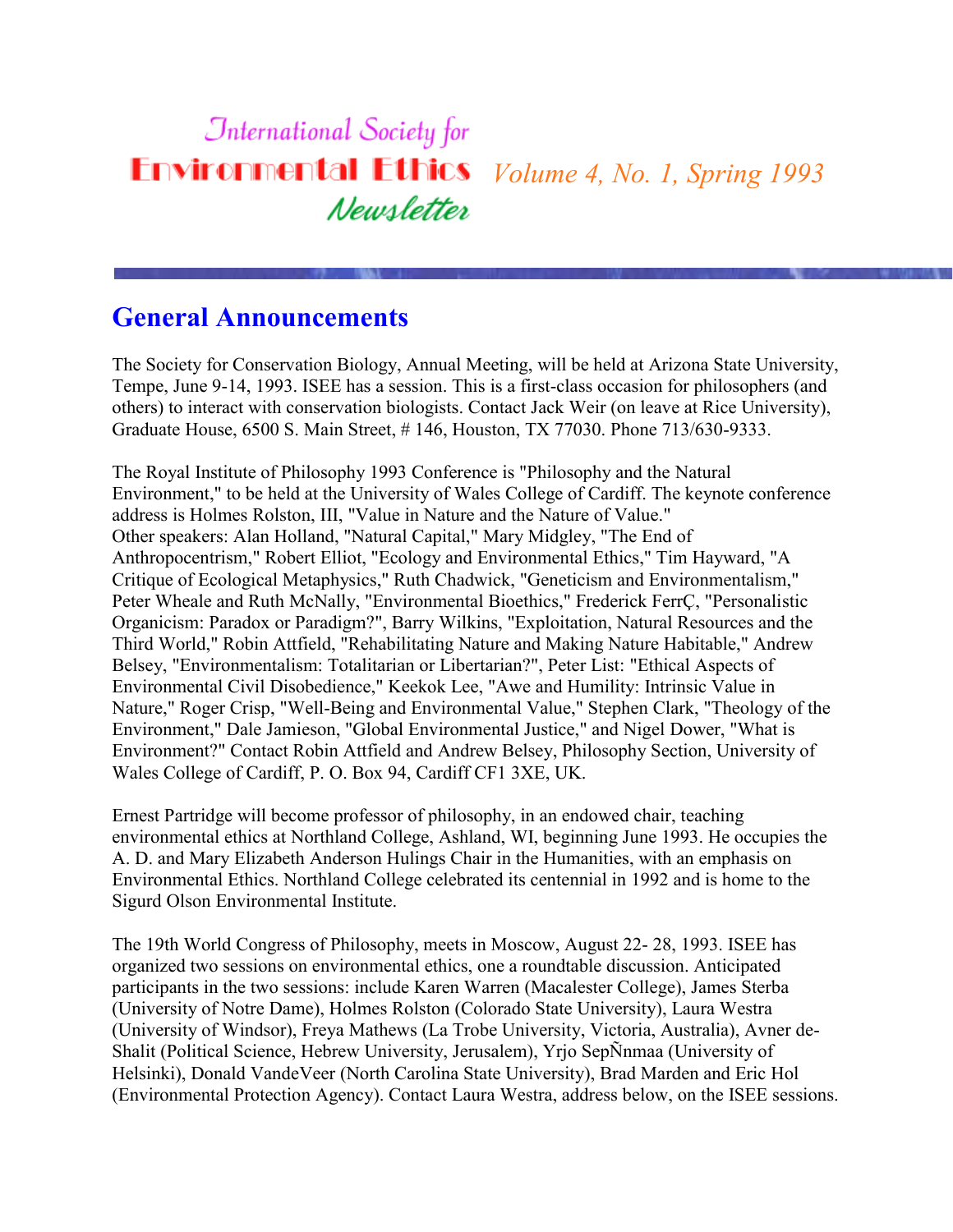For congress information and registration contact World Congress of Philosophy, EGA Studio, Viale Tiziano 19, Rome, Italy. Fax (06) 32-22-006.

The Fifth World Wilderness Congress will be held in Tromso, Norway, September 24-October 1, 1993. The theme is wild nature and sustainable living in circumpolar regions. David Rothenberg has organized a session on philosophy and wilderness, emphasizing criticism and clarification of what "wild" means in relation to conservation goals. The aim is analysis that will be useful for conservation, as well as advancing philosophical inquiry and understanding of nature. One participant is Marvin Henberg, Philosophy, University of Idaho. Contact David Rothenberg, Department of Humanities, New Jersey Institute of Technology, Newark, NJ 07102.

Ian Player, prominent South African conservationist, is a visiting scholar in residence at the University of Idaho, Moscow, during spring 1993. Player has been especially active in wilderness conservation and is a founder of the series of World Wilderness Congresses, with the fifth one in Norway this fall, see above.

At the Pacific Division, American Philosophical Association, March 24-28, San Francisco, in addition to the ISEE session, there: Lilly-Marlene Russow (Purdue University), "Respecting, Using and Exploiting Animals." Kathryn Paxton George ((University of Idaho), "Should Feminists Be Vegetarians?"

Laura Westra, Henry Regier, David Pimentel and others have a major grant to study environmental integrity as it applies to environmental policy in Canada, including Canadian-U.S. relations in the Great Lakes and transboundary problems. A series of focus groups are in progress over two years, with Focus Group No. 3, "Ecosystem Integrity and Ecosystem Health," at the University of Guelph in late June, and Focus Group No. 4, "Ecosystem Integrity and Policy: International Issues," to be held in Washington, November 10-13, coordinated with Mark Sagoff's Center for Philosophy and Public Policy and the Environmental Management of Enclosed Coastal Seas Conference. See events, below. The grant at present amounts to \$ 94,000.

The ISEE session for the American Association for the Advancement of Science, February 1994, in San Francisco is being organized by David Pimentel (Entomology, Cornell University) on the theme, "Global Population, Food, Environment, and Ethics." At present, the participants include Ann Ehrlich (Stanford University), Henry Kendall (MIT), Sandra Postel (Worldwatch), David Pimentel, Laura Westra (Windsor), with Bryan Norton (Georgia Institute of Technology) as chair.

The Willard Environmental Ethics Symposium was held at the University of Nebraska at Omaha, April 15. Speakers were, Benjamin Nelson, Governor of Nebraska, "Environmental Ethics and the State of Nebraska"; Phil Hoebing, Quincy College, "St. Francis and the Environment"; Nelson D. Kloosterman, Mid-America Reformed Seminary, "Environment as Religion: Matthew Fox's CREATION SPIRITUALITY as a Paradigm for Environmental Ethics"; David P. Meyer, Concordia College, NE, "The Unified Germany and the Ecological Crisis: The Quest for Spiritual Religious Foundations"; Donald M. Braxton, St. Norbert College, "Stewardship of Nature or Unity with Nature: Settling the Debate with an Eye to Ethics"; Randolph Feezell and William O. Stephens, Creighton University, "The Argument from Marginal Cases: Why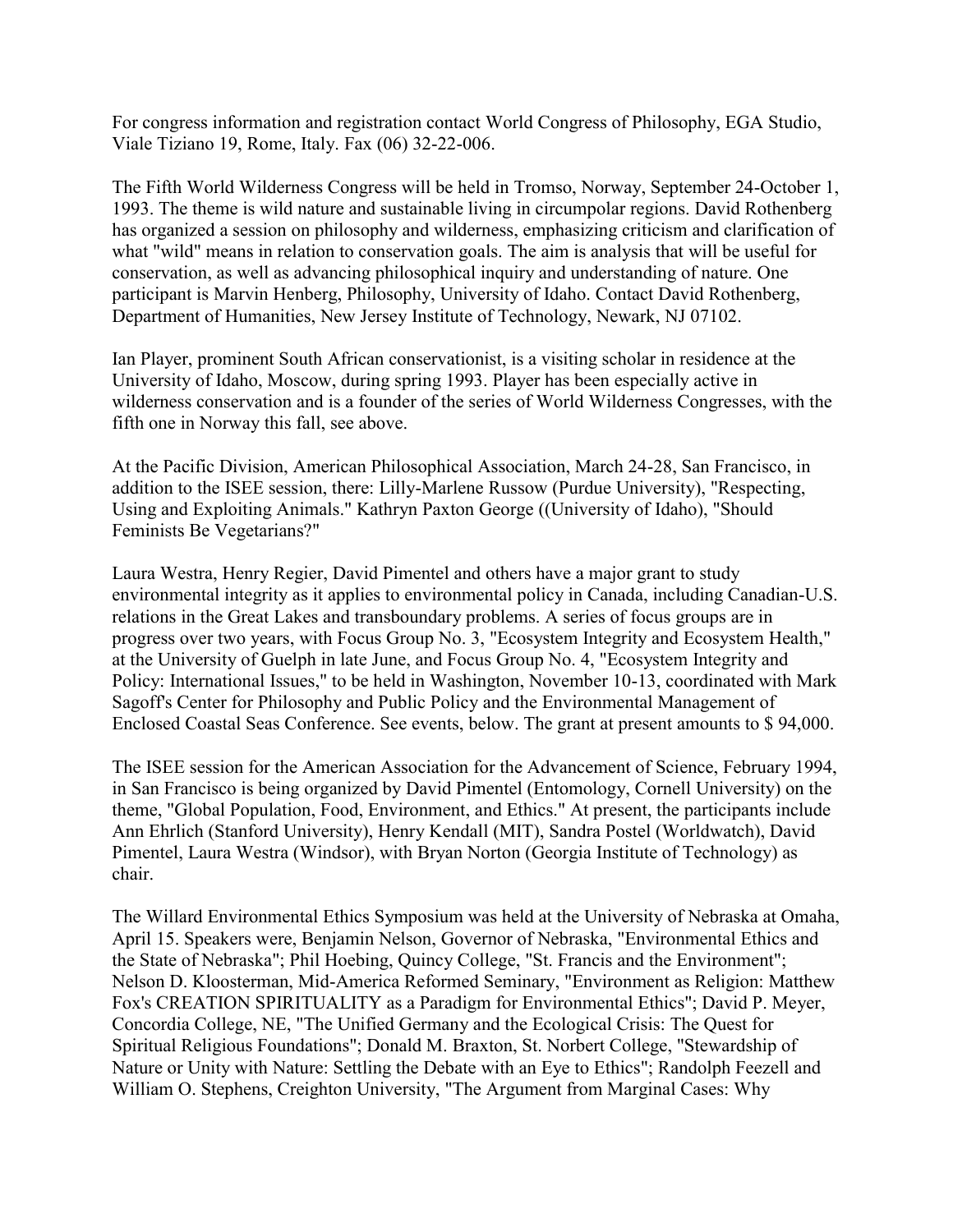Speciesism is Indefensible"; Michael P. Nelson, University of Colorado, "Once and for All: Environmental Holism Does not Equal Environmental Fascism"; Warren J. Platts, Colorado State University, "An Evolutionary Explanation of Intrinsic Value in Biological Populations and Species"; Hollis Glaser, UNO, "Ethics and the Environment: An Ecofeminist Perspective"; Richard A. Freund, UNO, "Animal Rights and the Ab/use of the Bible."

The Society for Range Management's (SRM) national meeting in Albuquerque included a session on professional ethics. Gary Varner (Philosophy, Texas A&M) compared the SRM's code to that of the Society of American Foresters (SAF), which has recently been modified to include a land ethic. Both groups have felt a growing public perception that natural resources must be protected FROM (as much as BY) professional resource managers, coupled with a growing interest in a land ethic. Varner was followed by comments and a panel with John McLain, a range management consultant from Carson City, NV, Jim Kennedy, dean of the college of natural resources, Utah State University, and Bill Hurst, a former regional forester for the U.S. Forest Service.

Ethics and Captive Breeding. At a conference last fall on "Conservation Genetics and Evolutionary Ecology: A Case Study of the Cichlid Fauna of Lake Victoria, Africa," hosted by the Columbus Zoo and Ohio State University, Gary Varner presented a paper, "Ethics and Captive Breeding: Questions about Animal Rights and Environmental Ethics. Varner argued that the captive breeding program for cichlid fishes of Africa's Lake Victoria (as many as 90% of which are endangered) raises no questions about animal rights and minimal questions of animal welfare. The program scores relatively well from a perspective of either environmental holism or enlightened anthropocentrism.

At the American Association for the Advancement of Science meeting in Boston in February, Stephen Jay Gould spoke (February 12) to a dinner meeting of the Institute on Religion in an Age of Science on "The Proper Scale of Stewardship" in environmental ethics. Earth will take care of itself on longer time scales, and the proper scale of stewardship is decades or at most a century or so.

Education for Environmental Competence, in Singapore. This seminar was held February 15-17, organized by the Information and Resource Centre, led by Padmasiri de Silva. There were about 60 participants, including 25 academics from the National University of Singapore. The theme was integrating environmental ethics into environmental education, mending the broken circle: ecology, economics, ethics, and culture. Georg Webber of the Hanns Seidel Foundation (Germany, sponsors of the conference) and Abdiul Ghafoor-Ghaznawi, Chief of Environmental Education for UBESCO, addressed the inaugural session. Speakers included Alastair Gunn (University of Waikato, New Zealand), Padmasiri de Silva, J. Baird Callicott (University of Wisconsin, Stevens Point), Patsy Hallen (Murdoch University, Western Australia), Andrew Brennan (University of Western Australia), Victor Valbuena (Asian Mass Communication and Information Center), Meena Raghunathan (Centre for Environmental Education, Ahmedabad, India), Arun Balasubramanian (Philosophy, National University of Singapore), Victor Savage (Geography, National University of Singapore), Thai Quang Trung (Information and Resource Centre, Singapore), David Bowden (Worldwide Fund for Nature, Malaysia), and Ho Hua Chew (Philosophy, National University of Signapore). The conference proceedings are available.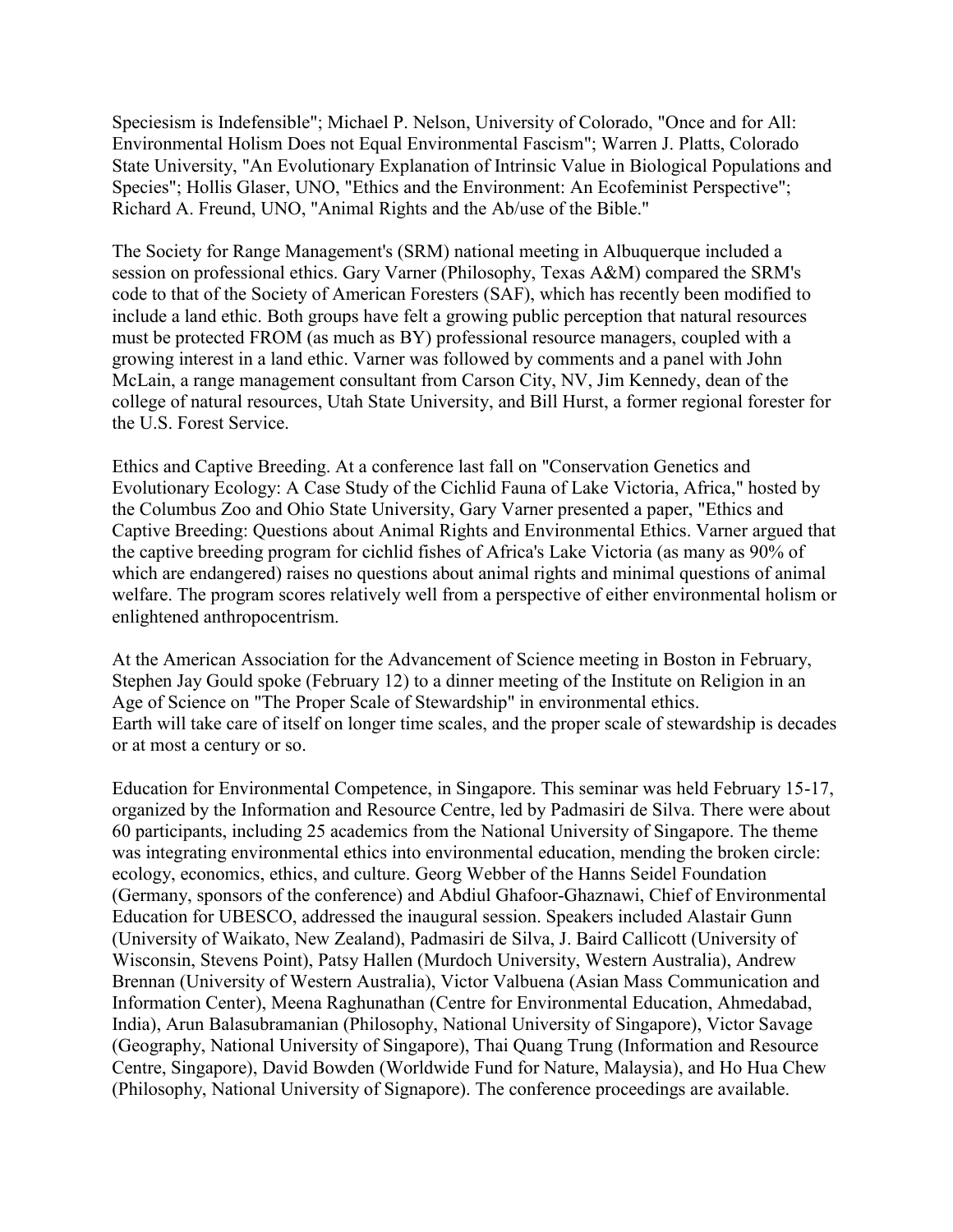Contact Padmasiri de Silva, Information and Resource Center, 6 Nassim Road, Singapore 1025. (Thanks to Andrew Brennan and J. Baird Callicott.)

Georgetown University has a Visiting Fellows Program for research in biomedical ethics. The research can include environmental health issues. Contact Robert M. Veatch, Joseph and Rose Kennedy Institute of Ethics, Georgetown University, Washington, DC 20057. The University has the world's largest library and library staff devoted to bioethics.

Princeton University offers a DeCamp Fellowship in Ethics and the Life Sciences. Scholars from ethics, political philosophy, philosophy, or religion can spend a year researching and writing about an ethical issue in the life sciences. Fellows participate in graduate-faculty seminars in Ethics and Public Policy, in the Department of Molecular Biology, the Department of Ecology and Evolutionary Biology, the Woodrow Wilson School of Public and International Affairs, and the University Center for Human Values. Contact: Nancy Duprey Koehler, The DeCamp Committee, Center for Energy and Environmental Studies, H-102 Engineering Quadrangle, Princeton University, Princeton, NJ 08544.

The Applied Ethics Project of the Center for the Advancement of Applied Ethics, Carnegie Mellon University, has a video-based course in applied ethics, "Ethical Issues in Professional Life."

There are 14 half hour videos, with accompanying text and audio tapes. Module 13, "Ethics, the Environment, and Professionals," features Lisa Newton, on the leadership role of the professions in environmental ethics. Contact Peter Madsen, Center for the Advancement of Applied Ethics, Carnegie Mellon University, Pittsburgh, PA 15213. Phone 412/268-5703.

In general the annual deadlines for paper submissions for the three ISEE sessions regularly held at the three divisional American Philosophical Association meetings are: Eastern Division, March 1 Central Division, January 1, proposals by October 15 Pacific Division, January 1, proposals by October 15

Eastern Division meets Dec. 27-30, 1993 in Atlanta, GA, at the Atlanta Marriott. Central Division meets in late April 1994, exact date and location not yet set. Pacific Division meets in late March 1994, exact date and location not yet set.

Submit Central Division proposals to Professor Laura Westra, Department of Philosophy, University of Windsor, Windsor, Ontario N9B 3P4, Canada. Phone: 519/253-4232 (2342). Fax: 519/973-7050.

Submit Western Division proposals to Professor James Heffernan, Department of Philosophy, College of the Pacific, University of the Pacific, 3601 Pacific Avenue, Stockton, CA 95211. Phone: 209/946-2281. PLEASE NOTE THIS CHANGE FROM ERNEST PARTRIDGE, WHO WAS PREVIOUSLY RECEIVING THESE PROPOSALS, but who is now moving to Northland College, Ashland, Wisconsin, see above.

United Nations Conference on Ethical Issues in Agenda 21, January 1994. The Conference will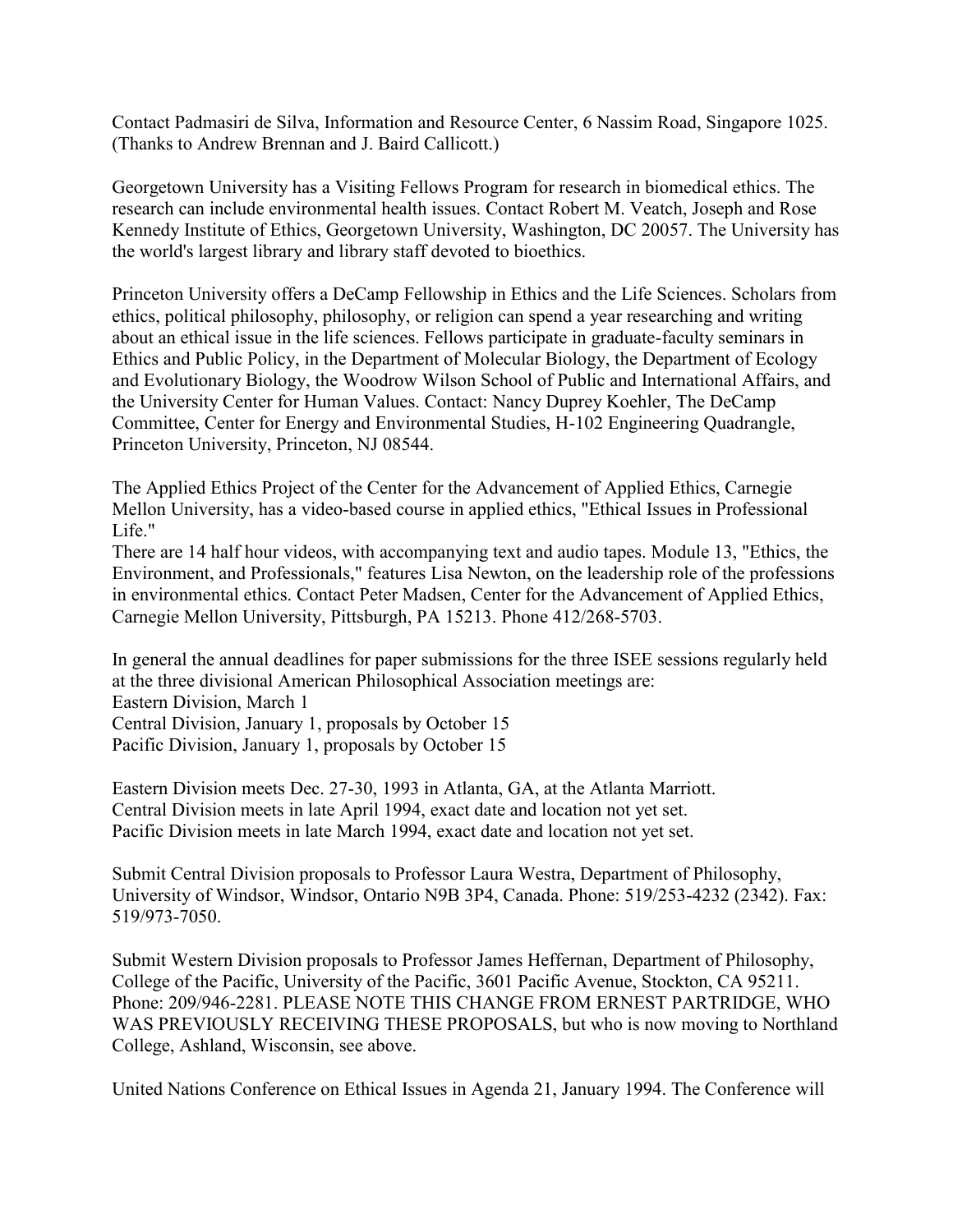be held at the United Nations Building, United Nations Plaza, New York, NY. Don Brown, Director, invites papers. Abstracts of 250 words should be sent to Donald Brown, Ethics Research Group, 2915 Beverly Road, Camp Hill, PA 17011 (near Harrisburg). Fax 717/787- 9379. Notice of acceptance will be given by July 1, and final papers are due in December. Brown, who is trained in philosophy and ethics, was Commonwealth of Pennsylvania Representative at UNCED and is Director, Hazardous Sites Enforcement, Commonwealth of Pennsylvania, Harrisburg.

Holmes Rolston (Philosophy, Colorado State University) will be Visiting Distinguished Professor at Union College, Schenectady, NY, May 16-30, as part of the launching of an environmental studies program there. Kristin Shrader-Frechette (Philosophy, University of South Florida) has also been visiting professor there.

The ISEE sessions at the American Philosophical Association, Central Division, Chicago, April 22-23 were: Session I: "Environmental Justice," with papers by James Sterba (Philosophy, University of Notre Dame), "Violence against Nature"; Lisa Newton (Director, Program in Environmental Studies, Fairfield University, Fairfield, CT), "The Day I Discovered I Had Cancer"; Donald VanDeVeer (Philosophy, North Carolina State University, "Designing a Biodiverse Planet," and Shawn Brennan and Marcello Guarini (University of Windsor), "Environmental Holism and Communities."

Session II: Panel Discussion: Cases in Environmental Ethics, led by Lisa Newton. Panelists: Bryan G. Norton (Georgia Institute of Technology), Karen Warren (Philosophy, Macalester College), Brad Marden (Environmental Protection Agency), Don Brown (Director, United Nations Conference on Ethical Issues in Agenda 21, and Director, Hazardous Sites Enforcement, Commonwealth of Pennsylvania), and Laura Westra (Philosophy, University of Windsor).

Also at the Central APA in Chicago: Sanford S. Levy (Montana State University), "Indirect Utilitarianism and Ecocentric Environmentalism"; Bart Gruzalski (Northeastern University), "The Orthodoxy of Human Superiority"; and a symposium, "Monism vs. Pluralism in Environmental Ethics," with J. Baird Callicott (University of Wisconsin, Stevens Point), "Moral Monism in Environmental Ethics Defended,"; Eugene C. Hargrove (University of North Texas), "Callicott's Critique of Moral Pluralism: Theory and Practice"; and Anthony Weston (SUNY, Stony Brook), "Four Pictures of Pluralism." This session was chaired by Mary Anne Warren, San Francisco State University.

Also at the Central APA in Chicago: "Agricultural Philosophy: A Ten Year Look," with Philip Shepard (Michigan State University); Paul B. Thompson (Texas A&M University), Charles Blatz (University of Toledo).

Also at the Central APA in Chicago, in sessions of the Concerned Philosophers for Peace: James P. Sterba, "Environmental Justice," and Dean Curtin (Gustavus Adolphus College), "Indigenous Women's Agriculture and the Peace Politics of the Green Revolution."

Also at the Central APA in Chicago, in sessions of the Society for the Study of Ethics and Animals: Panel: "Forbearance and/or Privilege in Respect to Animals," with Judith A. Barad (Indiana State University, Terre Haute), Diane Legomsky (St. Norbert College); and Mary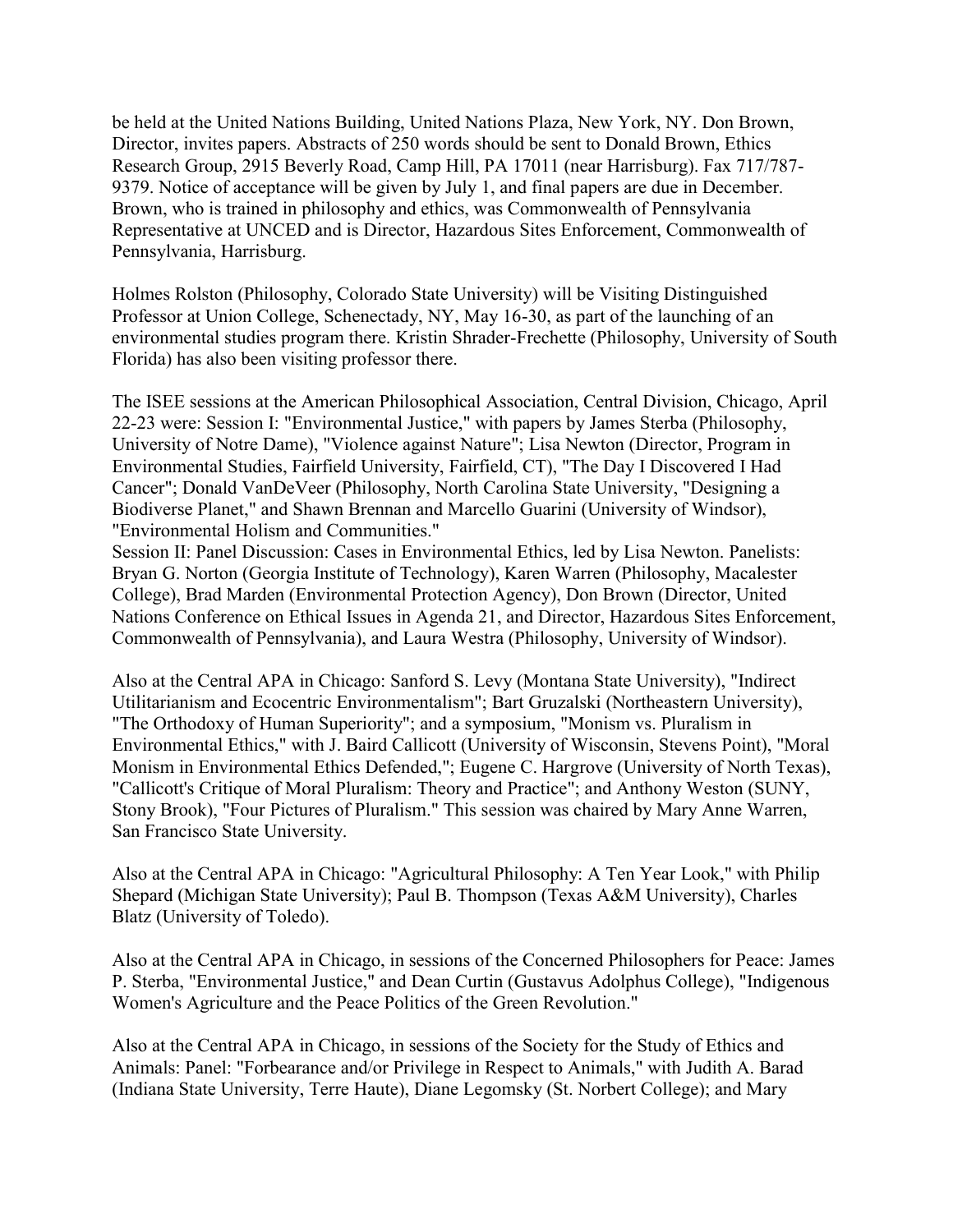Carman Rose (Goucher College); and a paper: David DeGrazia (George Washington University), "On Misunderstanding Wittgenstein's Private Language Argument and Its Implications for Animals: Rollin's Reading and Reply," with commentary by R. G. Frey (Bowling Green State University). (Thanks to Ned Hettinger for much of the above.)

Ecophilosophy Institute in Kenya. Professor Odera Oruka, professor of philosophy at the University of Nairobi, is director of the Ecophilosophy Institute, African Centre for Technology Studies, based at that University. Professor Oruka organized the 1991 World Conference of Philosophy there on philosophy, environment, and development. They hope to publish some of the papers from that conference, in conjunction with the University of Georgia Press. (See ISEE Newsletter, 3, 3, Fall 1992 for an environmental ethics unit at the University of Stellenbosch in South Africa.) Contact: Professor Odera Oruka, Department of Philosophy, P. O. Box 30197, Nairobi Kenya. Another address is: Ecophilosophy Institute, African Centre for Technology Studies, P. O. Box 45917, Nairobi, Kenya. (Thanks to Robin Attfield, Cardiff, Wales.)

Ted Bolen, Senior Editor, College Division, for Prentice-Hall reports that the new Michael Zimmerman anthology, ENVIRONMENTAL PHILOSOPHY, was far and away the most requested of their titles at the American Philosophical Association meeting in Washington last December.

The Association for the Study of Literature and Environment has recently been formed to provide a network for literary scholars and writers interested in the relationship between humans and the natural world. They publish ISLE: INTERDISCIPLINARY STUDIES IN LITERATURE AND ENVIRONMENT (see ISEE Newsletter, 3,4, Winter 1992) and also THE AMERICAN NATURE WRITING NEWSLETTER. Contact Michael Branch, Department of English, University of Virginia, Charlottes- ville, VA 22903.

The Oxford Centre for the Environment, Ethics and Society has been launched, sited at Mansfield College, Oxford, a unit of the University of Oxford. The focus is on ethics and values as a foundation for the serious study of the social dimensions of environmental issues. A multidisciplinary staff is being assembled, with Andrew Linzey as the first appointee. Some representative questions to be addressed: Do humans have moral duties to respect other living beings, to avoid causing the extinction of species, or to preserve the integrity of existing natural ecosystems? Should the interests of humans yet unborn count when we take decisions today that are likely to alter substantially the world in which they live. How can we justly distribute costs entailed by the adoption of environmentally friendly practices. There is an emphasis on the resolution of practical problems that are emerging as society grapples with the social aspects of environmental issues. The project is officially endorsed by the World Wildlife Fund of the United Kingdom. Further information from the Oxford Centre Development Office, Mansfield College, Oxford OX1 3TF, UK. Phone: 865 (city code) 27- 0999. Fax 27-0970.

At the University of New Hampshire, the Department of Natural Resources and the programs in philosophy and religious studies have been actively cooperating in courses on environmental philosophy, ecology and religion, and ecology and value. Some thirty faculty from fifteen different departments have been involved. Contact John E. Carroll, Department of Forest Resources, University of New Hampshire, Durham, NH 03824.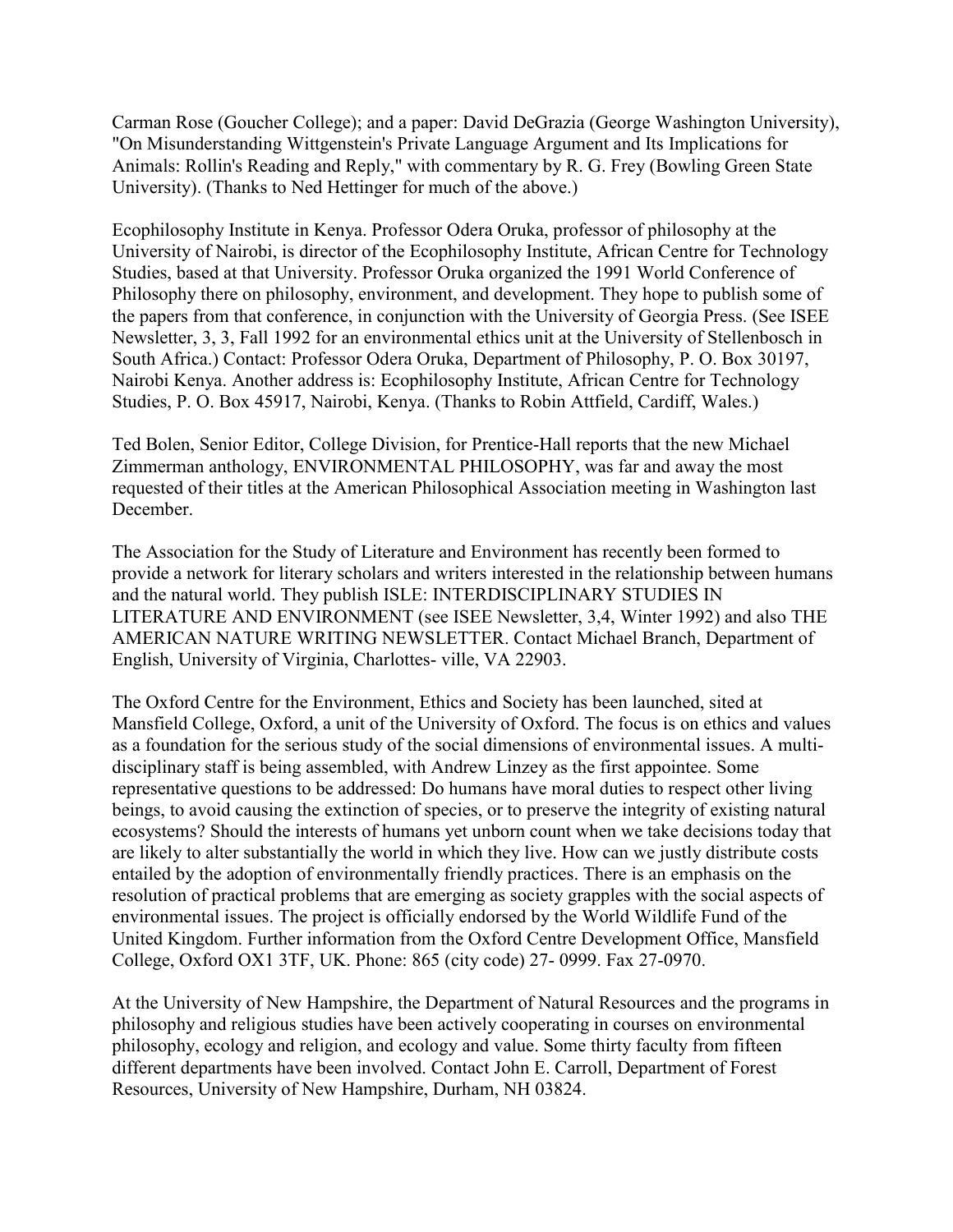Douglas J. Buege, who is completing a dissertation in environmental ethics at the University of Minnesota, has volunteered to compile a list of E-mail address for members of ISEE. Send him your E-mail address. Douglas J. Buege, 355 Ford Hall, Department of Philosophy, University of Minnesota, Minneapolis, MN 55455. <br/>bueg0002@student.tc.umn.edu>. He is also interested in references on degree of organic unity as a basis for value.

Ecoline and TogetherNet. 800-ECOLINE (800-326-5463) is a toll- free telephone gateway to environmental agencies and environmentalists, offering advice on research data, educational materials, news, media and events, funding. This is a joint project of the University of Vermont and the Together Foundation. Together Foundation also operates TogetherNet, a computer service to similar information. Phone 303/444-9567.

Robert Elliot is the contact person for Australia and New Zealand. Send membership forms and dues in amount \$ 15.00 Australian (\$ 7.50 for students) to him. Address: Department of Philosophy, University of New England, Armidale, NSW, 2351, Australia. Telephone (087) 7333. Fax (067) 73 3122. E-mail: relliot@metz.une.oz.au

Wouter Achterberg is the contact person for the United Kingdom and Europe (For Eastern Europe and the former Soviet Union, see below.) Those in Western Europe and the Mediterranean should send their dues to him (the equivalent of \$ 10 US) at the Faculty of Philosophy, University of Amsterdam, Nieuwe Doelenstraat 15, 1012 CP Amsterdam, Netherlands. Contact him if in doubt what currencies he can accept. Fax: 31 (country code) 20 (city code) 5254503. Phone: 31-20-5254530.

Jan Wawrzyniak is the contact person for Eastern Europe and the former Soviet Union. He is on the faculty in the Department of Philosophy at Adam Mickiewicz University of Poznan, Poland. Because of the fluid economic situation in Eastern Europe, members and others should contact him regarding the amount of dues and the method of payment. He also requests that persons in Eastern Europe send him information relevant to a regional newsletter attachment to this newsletter, as well as to share such information with the international membership of the society. Business address: Institut Filozofii, Adam Mickiewicz University, 60-569 Poznan, Szamarzewskiego 91c, Poland. Phone: 48 (country code) 61 (city code) 46461, ext. 288, 280. Fax: 48 (country code) 61 (city code) 535535 (NOTE NEW FAX). He reports that mail service is very unreliable in certain parts of Eastern Europe. Home address: 60-592 Poznan, Szafirowa 7, Poland. Phone 48/61/417275. Checks can be sent to his home with more security.

Azizan Baharuddin, Faculty of Science, University of Malaya, is the contact person for ISEE for South-East Asia (Burma, Thailand, Malaysia, Singapore, Vietnam, Laos, Cambodia, Indonesia, and the Philippines). Dr. Azizan teaches history and philosophy in the Science Faculty. Contact her with regard to membership and dues payable (the approximate equivalent of \$US 10, but with appropriate adjustment for currency differentials and purchasing power). Her address is The Dean's Office, Faculty of Science, University of Malaya, 59100 Kuala Lumpur, Malaysia. Fax 60 (Country code) 3 (City code) 756-6343.

Members and others are encouraged to submit appropriate items for the newsletter to Holmes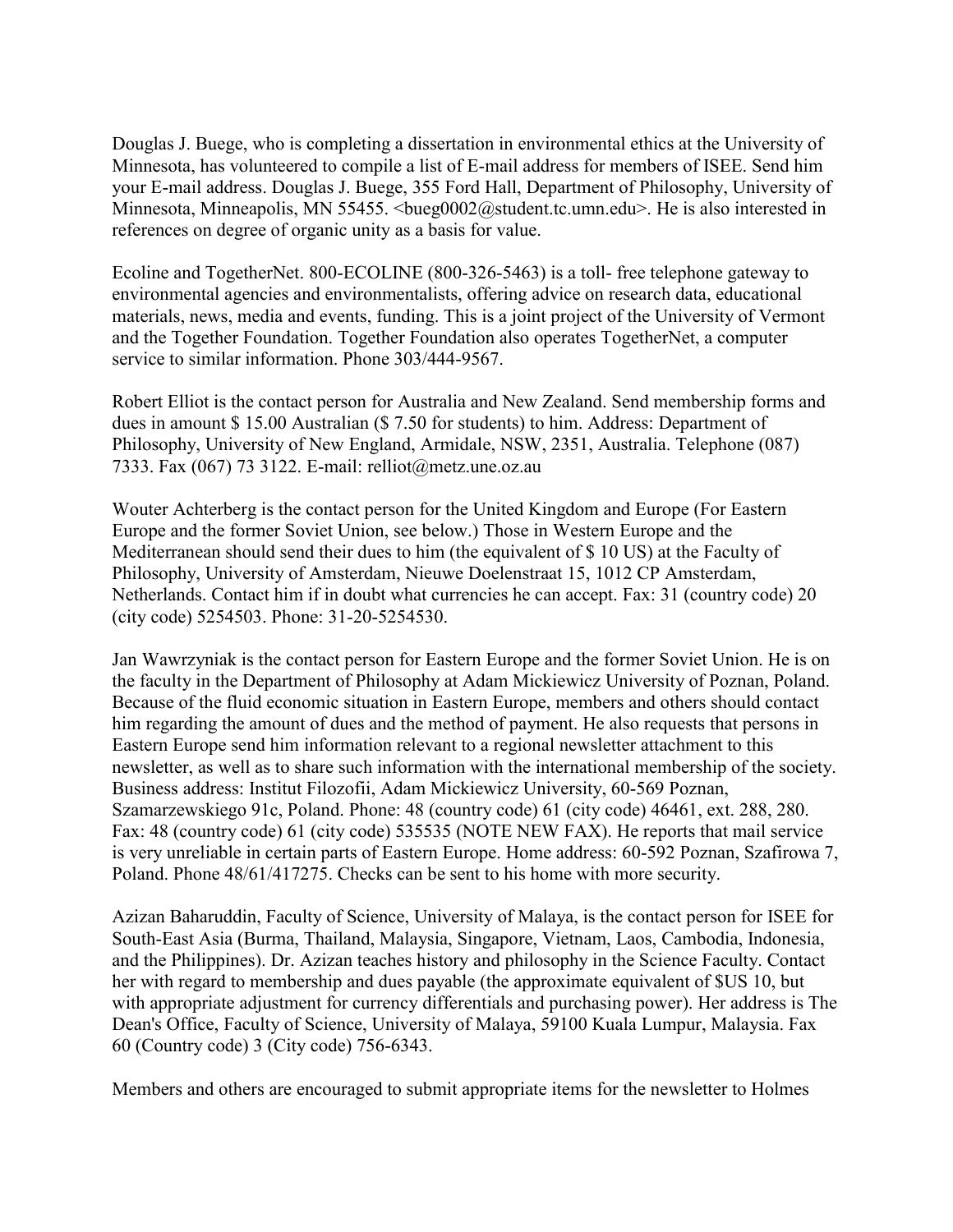Rolston, Department of Philosophy, Colorado State University, Fort Collins, CO 80523, who is editing this newsletter. Phone 303/491-5328 (office) or 491-6315 (philosophy office) or 484- 5883 (home). Fax: 303-491-4900, 24 hours. News may also be submitted to Laura Westra, Department of Philosophy, University of Windsor, Ontario, Canada N9B 3P4, and Canadian news is best directed to her. Items may also be submitted to other members of the Governing Board. Include the name of an appropriate contact person, where relevant and possible. International items are especially welcomed. The Newsletter is assembled shortly after January 1, April 1, July 1, October 1.

Summary ISEE Financial Report for year 1992.

Receipts in U. S. Dollars Membership Dues (& gifts) \$ 4,032

Expenses Newsletter, Printing \$ 2,201 Postage 1,246 Wages 478 Other, miscellaneous 216 Deficit \$ 323

The deficit is covered, temporarily at least, by transferring money received in 1993. In addition, small sums of money, from dues collected and used to mail the newsletter, are held in the Netherlands by Wouter Achterberg, in Poland by Jan Wawrzyniak, and in Australia by Robert Elliot, the contact persons in these areas.

Thanks to H. Stelmach, Hastings Center, for a donation of \$ 100, and to Dr. Larry Stowell, PACE Consulting (Plant Pathology), for a donation of \$ 50, and to many others for an additional \$ 5 or \$ 10.

ISEE dues for 1993 are payable now. Memberships run on a calendar year basis, with NEW members who join in October, November, and December having memberships extended through the following full calendar year. The Secretary is not ordinarily able to send receipts, as this takes additional time and expense. The Society runs on a rather minimal budget, with dues mostly (and barely) covering the costs of Newsletter printing and mailing. To pay dues, see the last page of the Newsletter.

Back issues of the ISEE Newsletter? Back issues are available at US \$ 10.00 per year, or \$ 4.00 per single issue, and these requests should be directed to the Secretary (address on last page).

The present officers are: President: Holmes Rolston, III, term to expire end of academic year (June 1) 1994 Vice-President: Eric Katz, 1994 Secretary, Laura Westra, 1995 Treasurer, Ned Hettinger, 1996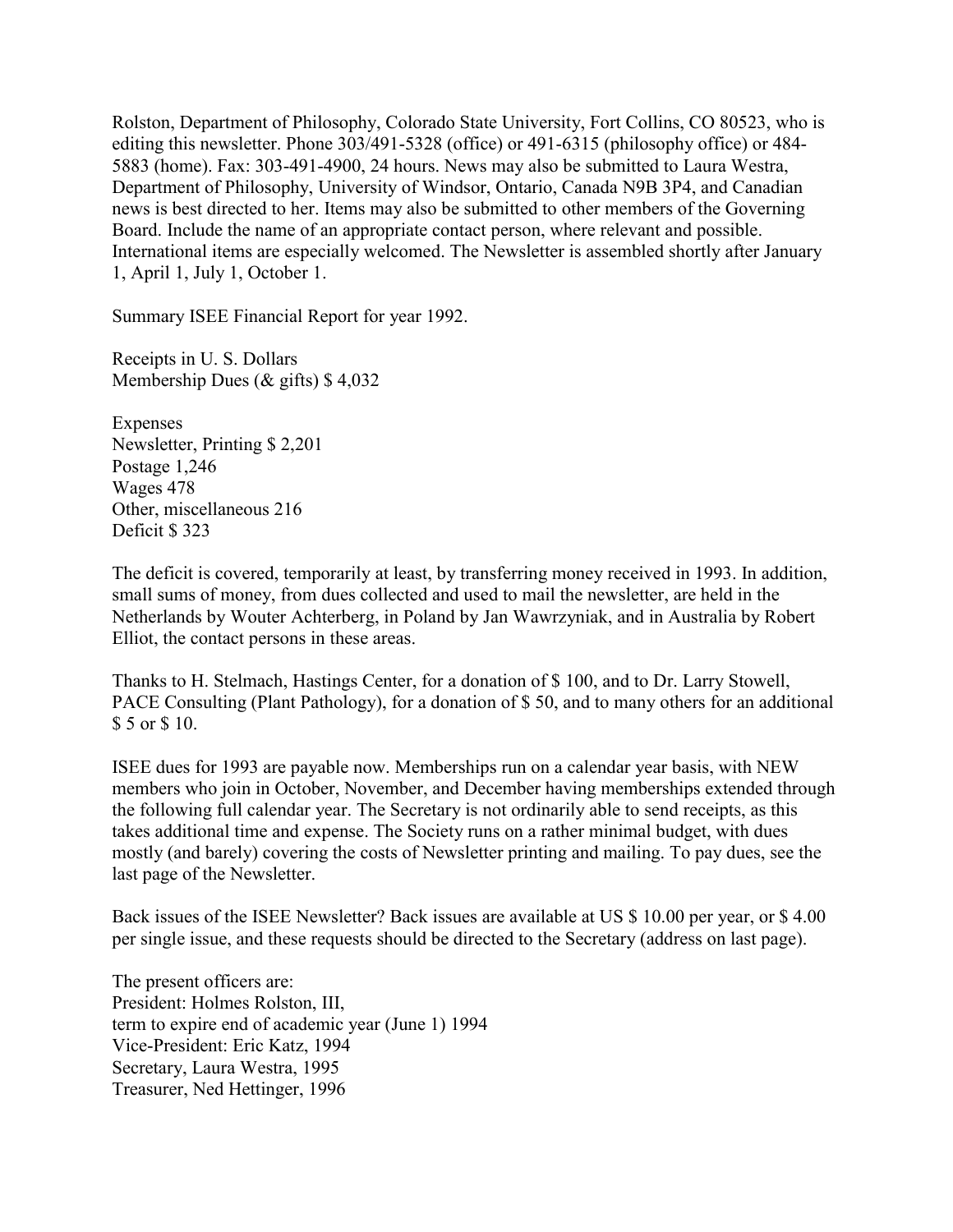# **Positions Available**

St. Mary's College of Maryland, at St. Mary's City, has advertised a position as assistant professor that includes, among other things, environmental thought. The College is especially interested in candidates concerned with global justice issues. The College has also advertised a visiting assistant professor position with similar interests, a sabbatical replacement with the possibility of becoming a regular position. Contact: Chair, Philosophy Search Committee, Division of Human Development, St. Mary's College of Maryland, St. Mary's City, MD 20686. JOBS FOR PHILOSOPHERS, January 1993.

The University of Tennessee at Chattanooga has advertised a tenure-track assistant professor position, with an area of competence in environmental ethics. Contact Professor Herbert Burhenn, Department of Philosophy and Religion, University of Tennessee, Chattanooga, TN. Phone 615/7555-4334. JOBS FOR PHILOSOPHERS, January 1993.

The School of Public Affairs at the University of Maryland seeks to make two tenure track appointments in the field of environmental policy. Contact: Peter G. Brown, Chair, Search Committee, Environment, School of Public Affairs, University of Maryland, College Park, MD 20742. Phone 301/404-6351.

## **Videotapes and media**

--THE EARTH SUMMIT, 28 minutes. United Nations Videos, Department of Public Information. English, also available in other languages. Phone: 212/963-6982. Fax: 212/963- 6869. Excellent overview of the conference and balanced presentation of issues, with many ethical issues. Maurice Strong: "We are the most successful species ever; we are now a species out of control." Anwar Saifullah Khan (Pakistan): "We cannot save the environment if the rich refuse to provide greater aid to the poor." William Reilly (U.S.) vs. Ahmud Swaley Kasenally (Mauritius) on intellectual property rights and national ownership of biodiversity. Ting Wen Lian (Malasia): "We won't save our forests for those who cut their own and now claim ours as the common heritage of mankind." The global warming debate. Excerpts from speeches by heads of state. What next after Rio? All or portions of it are excellent for starting discussions on these issues. See also Rogers, THE EARTH SUMMIT, in recent books, below.

Teleconference: "Seeds of Conflict: Biodiversity in the Food Supply" will air Friday, October 15 (with World Food Day on that Saturday). This is on PBS Adult Learning Satellite Service, and your school can probably pick it up on request. 800/257-2578

--AN EVENING WITH JOHN MUIR. 60 minutes. Lee Stetson performs in a soliloquy as John Muir, reliving a 100 foot climb to the top of a Douglas fir in the midst of a bracing windstorm, a dance with death in the midst of the Yosemite Falls, a wilderness saunter with Teddy Roosevelt,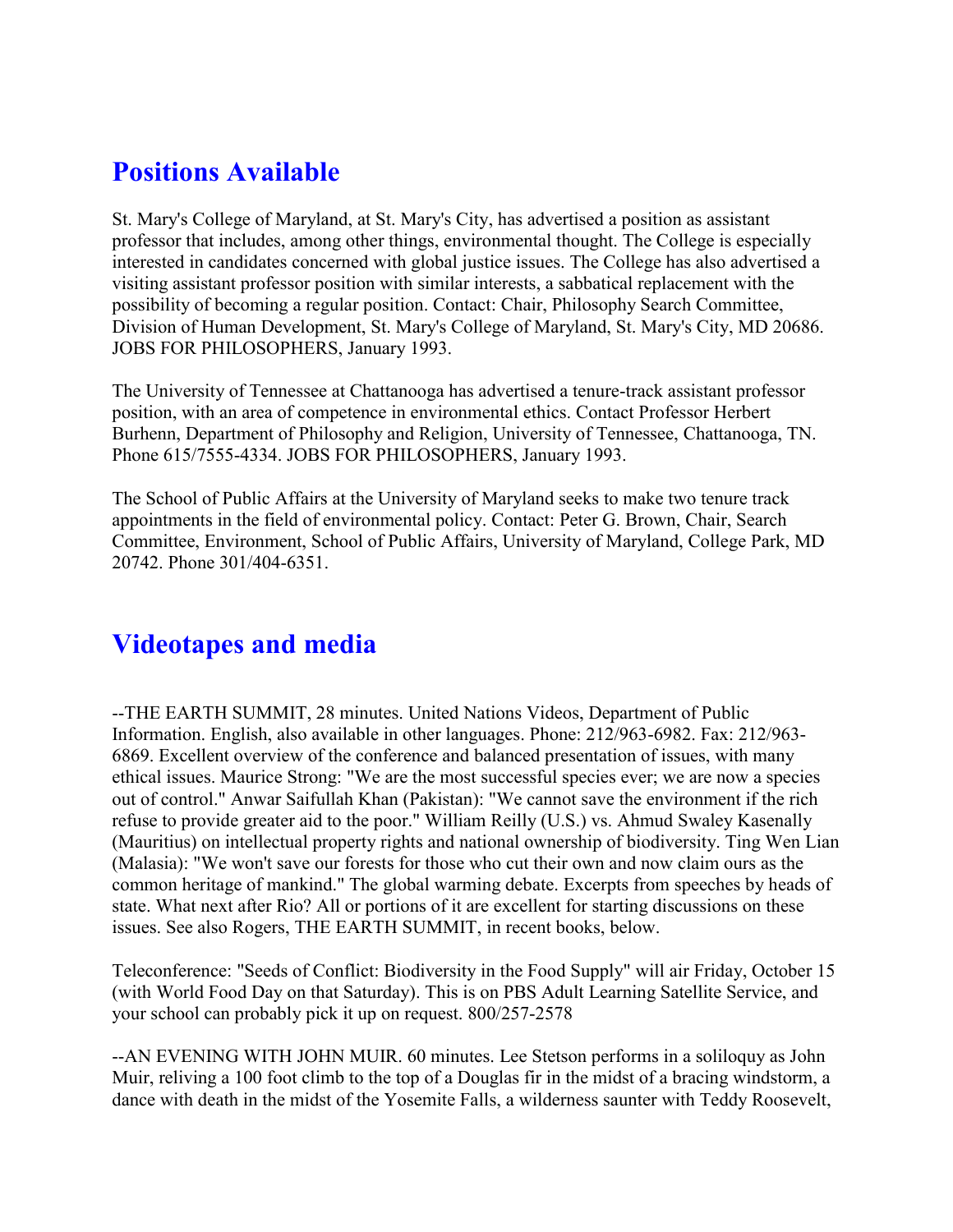and his stirring defense of Yosemite National Park, threatened by a dam project. The text is largely drawn from Muir's own words. Excellent, used in whole or in part, as an introduction to Muir's philosophy, ethics, and capacity for sensitive wilderness experience. About \$20 from Wild productions, P. O. Box 811, Yosemite, CA 95389.

## **Recent Books, Articles, and Other Materials**

Reminder: ENVIRONMENTAL ETHICS, ENVIRONMENTAL VALUES, and (for the most part) THE TRUMPETER and BETWEEN THE SPECIES and ENVIRONMENTAL HISTORY REVIEW are not catalogued here. ISEE members interested in keeping abreast of the literature in the field need to consult those journals directly. Members are also encouraged to send notice of articles (preferably copies) to the editor, especially of those articles and books published in places members at large are less likely to see.

--RESTORATION ECOLOGY is a newly launched journal, the official journal of the Society for Ecological Restoration. Blackwell Scientific Publications will publish it. Both practical and fundamental considerations are to be covered. Restoration ecology is defined as the intentional alteration of a site to establish an indigenous, historic ecosystem. Contact: William Niering, Department of Botany, Connecticut College, 270 Mohegan Avenue, New London, CT 06320.

--Clarissa Pinkola EstÇs, WOMEN WHO RUN WITH THE WOLVES: MYTHS AND STORIES OF THE WILD WOMAN ARCHETYPE. New York: Ballentine Books, 1992. 521 pages. \$ 20.00 "Within every woman there is a wild and natural creature, a powerful force, filled with good instincts, passionate creativity, and ageless knowing. Her name is Wild Woman, but she is an endangered species. Though the gifts of wildish nature come to us at birth, society's attempt to "civilize" us into rigid roles has plundered this treasure, and muffled the deep, lifegiving messages of our own souls. Without Wild Woman, we become over-domesticated, fearful, uncreative, trapped." EstÇs is a Jungian analyst who lives in Colorado and Wyoming. Her book has been number one on the NEW YORK TIMES non- fiction best-seller list.

--Niles Eldredge, ed., SYSTEMATICS, ECOLOGY, AND THE BIODIVERSITY CRISIS. New York: Columbia University Press, 1992. 220 pages. Thirteen essays on what systematists have to say about, and how they can contribute to, biological conservation. Eldredge is in the Department of Invertebrates, American Museum of Natural History.

--Rodney R. White, NORTH, SOUTH, AND THE ENVIRONMENTAL CRISIS. Toronto: University of Toronto Press, 1993. 256 pages. Cloth, Canadian \$ 50. Paper \$ 17.95. What used to be viewed as local environmental problems are really linked to the whole process of global industrialization, urbanization, and rapid population growth. In the extension of European power over most of the globe, the environment was considered as external to economic rationality. In developing countries population is producing megacities that are creating an alarming imbalance between population and resources at the same time that they are becoming major industrial producers and major polluters. A serious problem is the lack of shared technologies. Unless the richer nations share their technologies, and unless they support trade policies that will allow poor nations to export their goods and to generate wealth for environmental conservation, the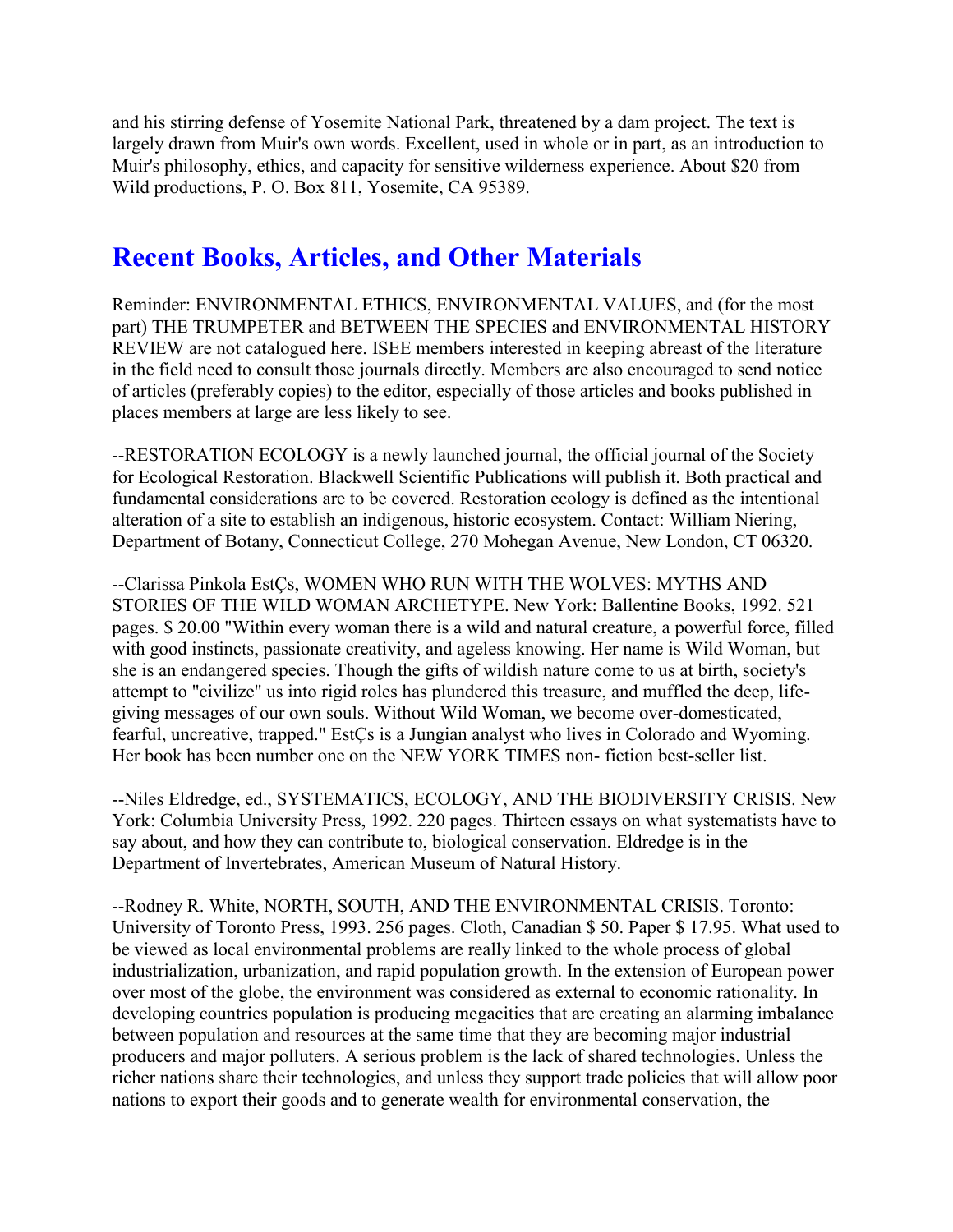implications are ominous for all of us. White is in geography at the University of Toronto.

--Jennifer Crawford, THE SUSTAINABLE SELF: AN INQUIRY INTO THE METAPHYSICS OF SUSTAINABILITY AND THE SELF. Environmental Paper No. 10. Graduate School of Environmental Sciences, Department of Geography and Environmental Science, Monash University, Melbourne, Victoria 3168, Australia. 1993. 70 pages. ISBN 0 909685 51 7. The monograph, developed from a Master's thesis there, considers the meaning of Self realization, introduced into environmental thought by deep ecologists. The term was borrowed from Gandhi and transplanted into Western environmental philosophy, a "conceptual colonization" that has, to the great loss of ecophilosophy, deformed the traditional meaning of both Self realization and the Self. The author argues for a return to Gandhi's concept, against the Western loss of the vertical dimension of being, which leaves an impoverished sense of reality and of self. She critiques the work of deep ecologists. Their deformation of the concept of Self has created confusion and misunderstanding and even been used by some to strengthen the modern Western mind set which they purport to change. Yet the positive significance of deep ecology is acknowledged as potentially providing an opening for the reintroduction of metaphysics into our understanding of ourselves and our relationship with nature.

--The Group of Green Economists, ECOLOGICAL ECONOMICS. London: Zed Books, 1992. The Group of Green Economists, associated with the German Greens, draw on various environmental, women's and human rights movements to argue that there are practical alternatives to the vast inequalities and social and environmental dislocations caused by two centuries of market-led industrialization and European colonial rule.

--Wolfgang Sachs, ed., GLOBAL ECOLOGY. London: Zed Books, 1993. 320 pages. Essays with the common theme of the contradictions in the fashionable notion of sustainable development.

--Maria Mies and Vandana Shiva, ECOFEMINISM. London: Zed Books, 1993. 288 pages. Examines the relation between patriarchal oppression and the destruction of nature in the name of profit and progress. Zed Books carries many dozens of titles in environment and development.

--Matt Cartmill, A VIEW TO A DEATH IN THE MORNING: HUNTING AND NATURE THROUGH HISTORY. Cambridge, MA: Harvard University Press, 1993. 384 pages. \$ 24.95. The origins and the strange allure of the myth of "man the hunter." What it means to be human, to stand uncertainly between the wilderness of beast and prey and the peaceable kingdom. "It is hard to see how we can justify sportive hunting, since it inflicts grave suffering for the sake of mere amusement." Such "hunting, then, is not a `natural' activity in any meaningful sense" (pp. 240-242). Cartmill is in biological anthropology at Duke University.

--Andrew McLaughlin, REGARDING NATURE: INDUSTRIALISM AND DEEP ECOLOGY. Albany, NY: State University of New York Press, 1993. Deep ecology explained and demystified for a general readership by drawing out areas of continuity and discontinuity between deep ecology and progressive political thought. The fundamental assumptions of the ideologies within which we find ourselves caught--capitalism, socialism, anthropocentrism, egocentrism. McLaughlin is professor of philosophy, Herbert H. Lehman College, City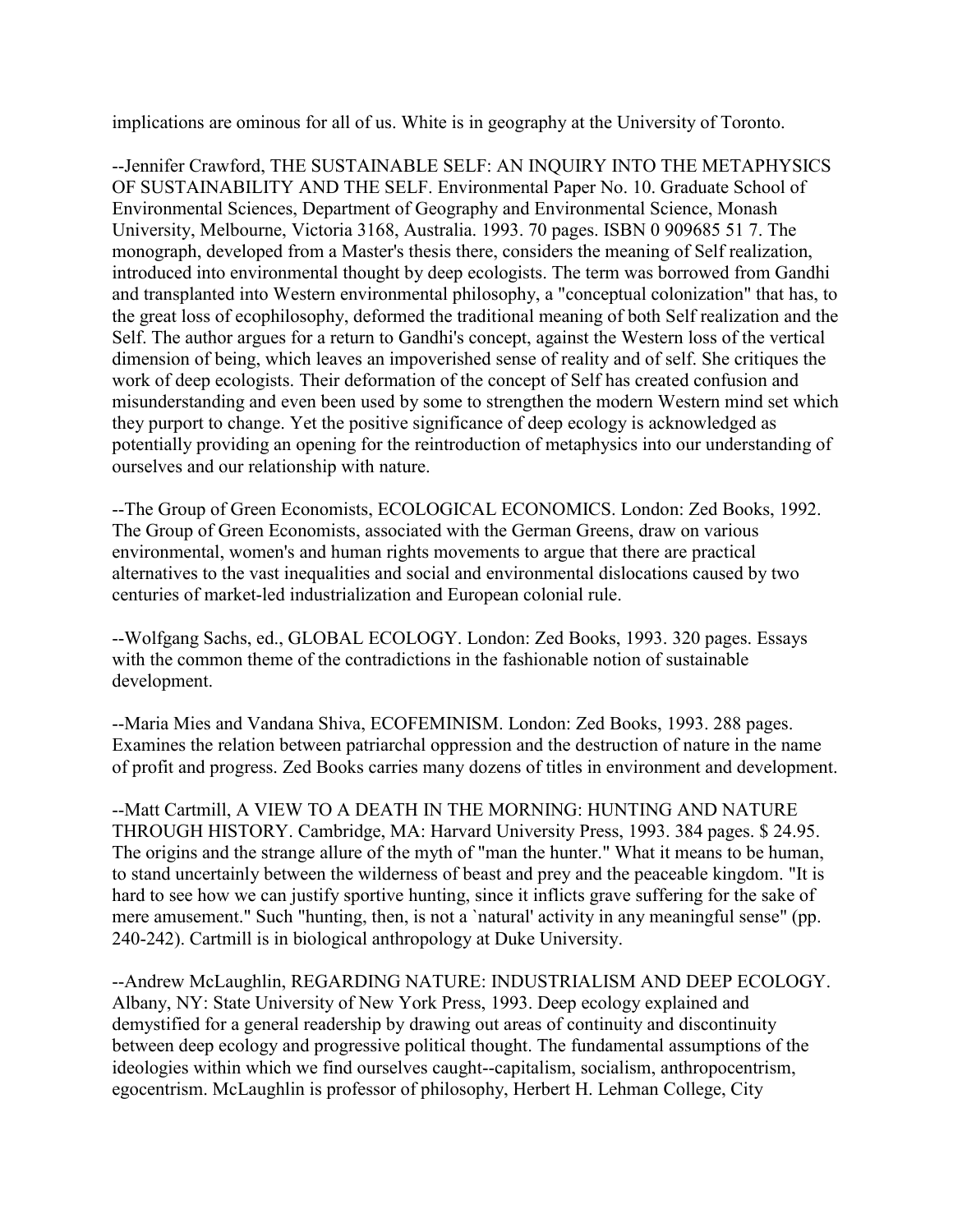University of New York.

--Frances Ferguson, SOLITUDE AND THE SUBLIME: THE ROMANTIC AESTHETICS OF INDIVIDUATION. New York: Routledge, Chapman and Hall, 1992. 256 pages. Cloth, \$ 45; paper, \$ 15.95. Especially examines Burke and Kant in terms of the philosophical issues they raise. Ferguson is professor of English at Johns Hopkins University.

--Sally McFague, THE BODY OF GOD: AN ECOLOGICAL THEOLOGY. Minneapolis, MN: Fortress Press, 1993. Most accounts of religion and science address only issues pertaining to epistemology and method or offer a simple theology of the stewardship of nature. McFague wants to link the whole scientific worldview with questions of social justice, the environment, and Christian doctrines. She wants an organic model and constructs something like a liberation theology of nature. She shifts from person- centered to cosmos-centered theology. Seeing the universe as God's body impels us into an ethic of care. This is a model of God specifically for the sake of the Earth. McFague teaches theology at Vanderbilt Divinity School. Her 1987 MODELS OF GOD received the American Academy of Religion's Award for Excellence.

--Delores LaChapelle, SACRED LAND, SACRED SEX: RAPTURE OF THE DEEP. Durango, CO: Kivaki Press, 1992. 384 pages. 2nd edition, the first was published in 1988. Said to be the first and only complete manual on experiential deep ecology, written by a woman who has advocated it for 30 years.

--Jeremy Rifkin, "Beyond Beef, "UTNE READER, March/April 1992. The cattle industry threatens the environment, human health, and the world food supply. Our beef-eating habits are killing us, and the rest of the world.

--Theodore Roszak, "Beyond the Reality Principle," SIERRA, March April 1993. Planet sanity; why we need an eco-therapy. "Traditional psychiatry regards consciousness as an accident of nature, doomed--like life itself--by the entropic destiny of the physical universe. But the Gaia hypothesis, which views the biosphere as a self-regulating, essentially eternal mechanism, may point the way to an ecological conception of sanity." "Ecopsychology commits itself to understanding people as actors on a planetary stage who shape and are shaped by the biospheric system."

--Phillip Shabecoff, A FIERCE GREEN FIRE: THE AMERICAN ENVIRONMENTAL MOVEMENT. New York: Hill and Wang, 1993. 352 pages. Shabecoff covered the environmental beat for the NEW YORK TIMES for 14 years. Historical figures as well as contemporary figures. Shabecoff projects an all inclusive environmentalism capable of achieving real power, primarily through electoral means. He wants to close the gap between the mainstream environmentalist organization and the grassroots groups "whose members comprise an army of millions ready to be mobilized in the war for political power."

--Bob Walter, Lois Arkin and Richard Crenshaw, SUSTAINABLE CITIES: CONCEPTS AND STRATEGIES FOR ECO-CITY DEVELOPMENT. Los Angeles: Eco-Home Media, 1992. 354 pages. \$ 20.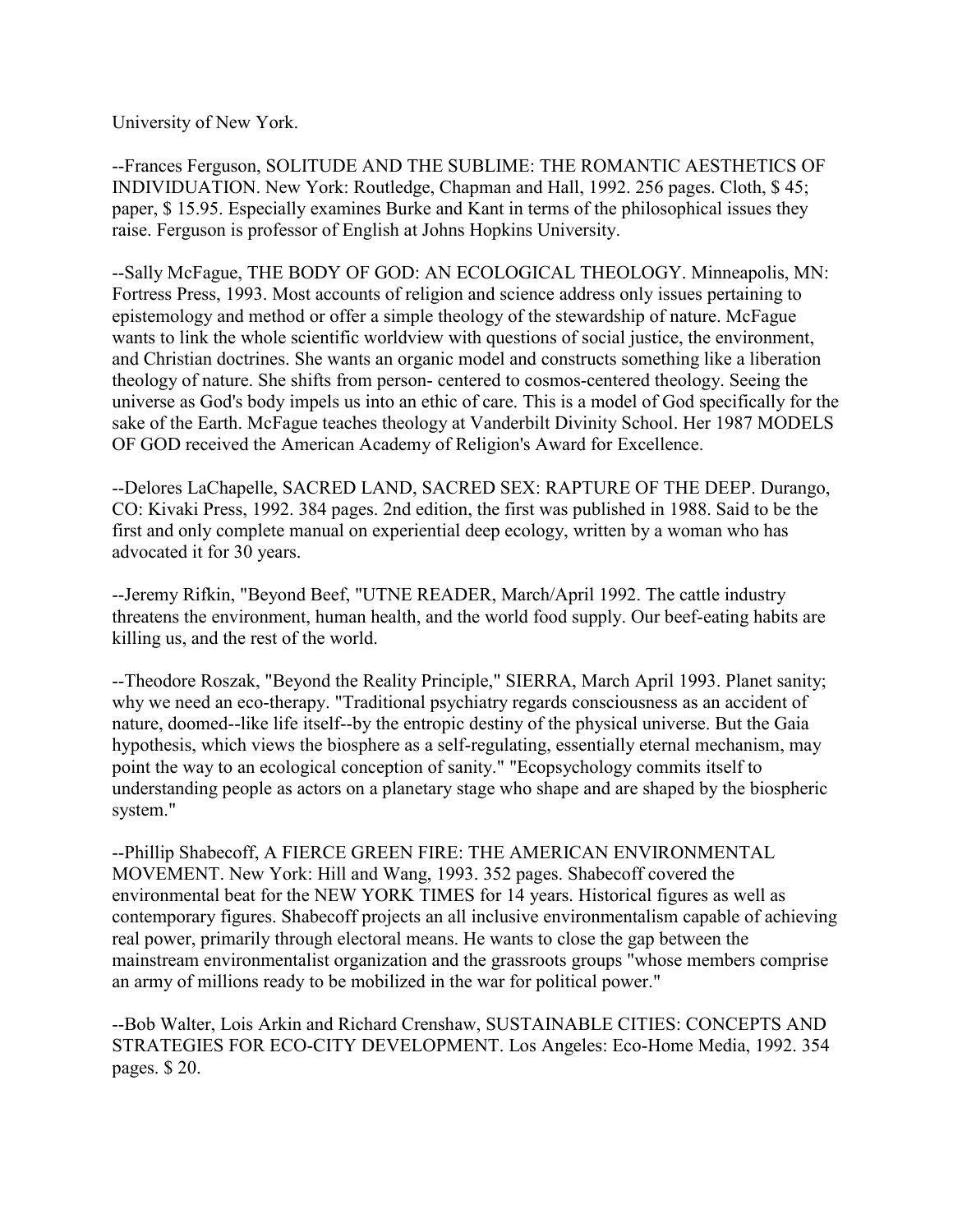--John Hart, SAVING CITIES, SAVING MONEY: ENVIRONMENTAL STRATEGIES THAT WORK. Resource Renewal Institute, 1992. 116 pages. \$ 15.95.

--Wendell Berry, FIDELITY: FIVE STORIES. Pantheon. 200 pages. \$ 20. Stories about the way the beloved community brings people through tragedy into celebration and joy, and stories about the way wilderness becomes a place of renewal and rebirth in which we rediscover humanity.

--Calvin Luther Martin, IN THE SPIRIT OF THE EARTH: RETHINKING HISTORY AND TIME. Baltimore: Johns Hopkins University Press, 1992. 152 pages. \$ 19.95. Teachers and writers of history must go beyond history-as-usual to speak of the much deeper story of humans and their connections to the earth. Martin earlier wrote KEEPERS OF THE GAME, on native American relationships with the animals. The more participatory sense of the natural world held by small hunting groups led more clearly to the fundamental truth that nature conserves humans.

--Jan Narveson, MORAL MATTERS: AN INTRODUCTION. Lewiston, NY: Broadview Press, 1993. With a section on animal rights. A brief introduction for undergraduates.

--Donald Ludwig, Ray Holborn, and Carl Waters, "Uncertainty, Resource Exploitation, and Conservation: Lessons from History," SCIENCE 260 (April 2, 1993):17, 36. Short, excellent, powerful argument that everyone interested in environmental ethics and biological conservation should read. "There are currently many plans for sustainable use or sustainable development that are founded upon scientific information and consensus. Such ideas reflect ignorance of the history of resource exploitation and misunderstanding of the possibility of achieving scientific consensus concerning resources and the environment. Although there is considerable variation in the detail, there is remarkable consistency in the history of resource exploitation: resources are inevitably overexploited, often to the point of collapse or extinction. We suggest that such consistency is due to the following common features: (i) Wealth or the prospect of wealth generates political and social power that is used to promote unlimited exploitation of resources. (ii) Scientific understanding and consensus is hampered by the lack of controls and replicates, so that each new problem involves learning about a new system. (iii) The complexity of the underlying biological and physical systems precludes a reductionist approach to management. Optimal levels of exploitation must be determined by trial and error. (iv) Large levels of natural variability mask the effects of overexploitation. Initial overexploitation is not detectable until it is severe and often irreversible."

"For many years the concept of maximum sustained yield (MSY) guided efforts ... There is now widespread agreement that this concept was unfortunate." "It is more appropriate to think of resources as managing humans than the converse." Harvesting of resources is subject to a ratchet effect; in good times industry ratchets up to exploit, but in normal or bad times, industry, unwilling to retrench, is propped up by government subsidy, which results in overexploitation of the resource.

"We propose that we shall never attain scientific consensus concerning the systems that are being exploited. There have been a number of spectacular failures to exploit resources sustainably, but to date there is no agreement about the causes of these failures (in California sardines, the Peruvian anchoveta, Pacific salmon)." There is no scientific consensus about what went wrong in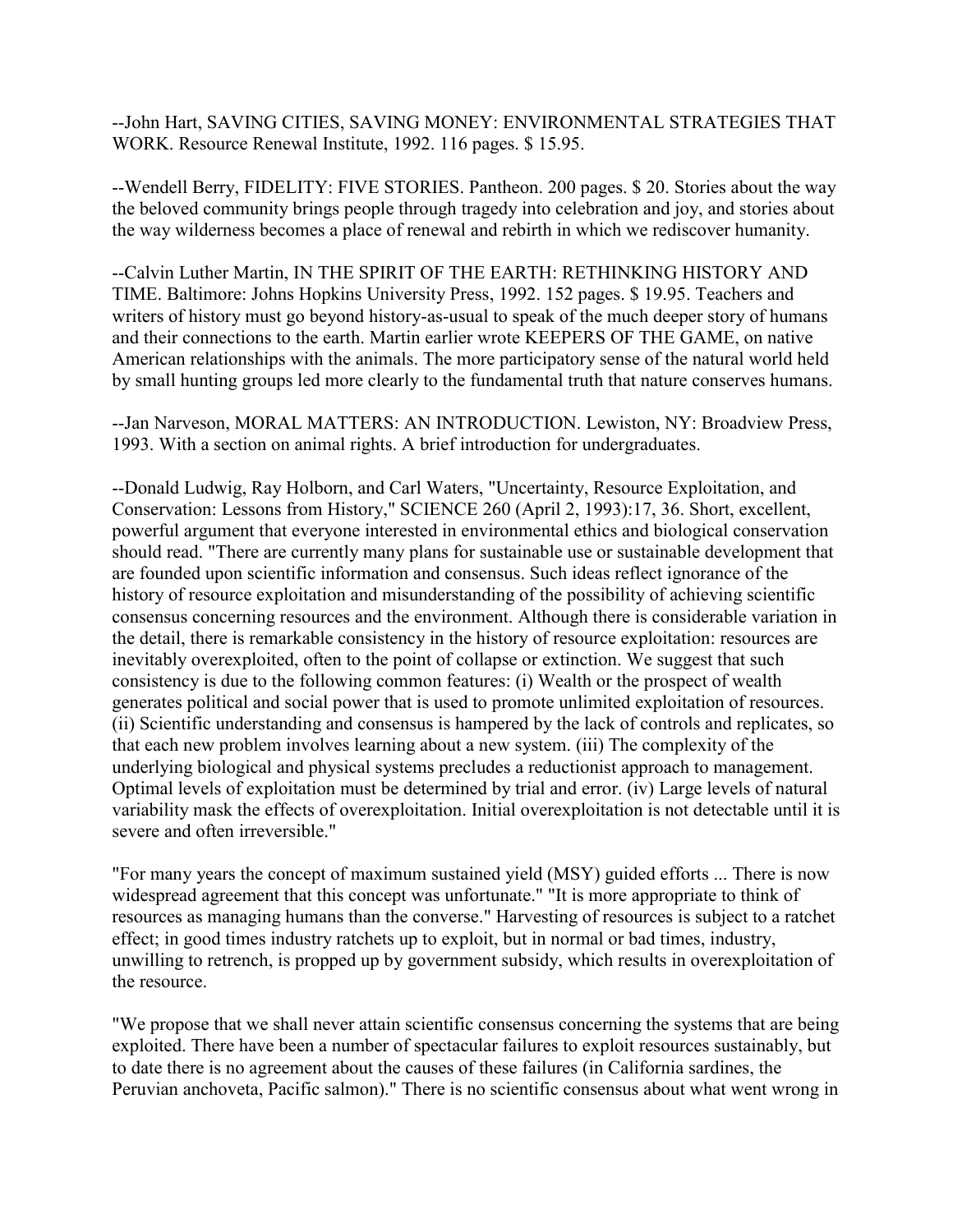the past, much less about how to predict the future.

Five principles of effective management:

1) Include human motivation and responses as part of the system

to be studied and managed.

2. Act before scientific consensus is achieved.

3. Rely on scientists to recognize problems, but not to remedy them.

4. Distrust claims of sustainability.

5. Confront uncertainty.

"We must consider a variety of plausible hypothesis about the world; consider a variety of possible sustainable strategies; favor actions that are robust to uncertainties; hedge; favor actions that are informative; probe and experiment; monitor results, update assessments and modify policy accordingly; and favor actions that are reversible. ... By and large the scientific community has helped to perpetuate the illusion of sustainable development through scientific and technological progress. Resource problems are not really environmental problems: They are human problems that we have created at many times and in many places, under a variety of political, social, and economic systems." Ludwig is in zoology and mathematics at the University of British Columbia, Walters in zoology there; Hilborn is in the School of Fisheries, University of Washington.

--THE EGG: AN ECO-JUSTICE QUARTERLY is now in volume 12. The quarterly explores critical issues of ecology and justice. Short articles, book reviews, news, and a steady update on these issues. Contact: Eco-Justice Project and Network, Anabel Taylor Hall, Cornell University, Ithaca, NY 14853-1011. The editor is Dieter T. Hessel.

--John Torrance, ed., THE CONCEPT OF NATURE. New York: Oxford University Press, 1993. 138 pages. Six authors on Greek, medieval, and modern conceptions of nature. Includes Elliott Sober on Darwinism, Roger Penrose on physical nature, and Robert May on molecular and population biology. Torrance is at Hertford College, Oxford.

--R. J. (Sam) Berry, ed., ENVIRONMENTAL DILEMMAS: ETHICS AND DECISIONS (London: Chapman and Hall, 1993), 271 pages. Hardcover, ú 29.95. Case studies in environmental ethics. Andrew Brennan (Philosophy, University of Western Australia) has the opening article, "Environmental Decision-Making." See next paragraph. Frank Golley (Ecology, University of Georgia) has an article, "Environmental Attitudes in North America." Wolfgang Haber: "Environmental Attitudes in Germany." Case studies by other authors, all British: air quality ("History and Ethics of Clean Air", nuclear power, agriculture, farm animals, wetland conservation, Scottish nature conservation, economics of pollution control, industry and government policy formation. With an emphasis on the practical factors that had to be weighed in when decisions were made in these areas. Sam Berry is professor of genetics at University College, London, past President of the Linnean Society and the British Ecological Society and currently president of the European Ecological Federation.

--Andrew Brennan, "Environmental Decision-Making," in Berry volume, above. A widespread, puzzling phenomenon underlies our inability to tackle environmental issues. This is the plight of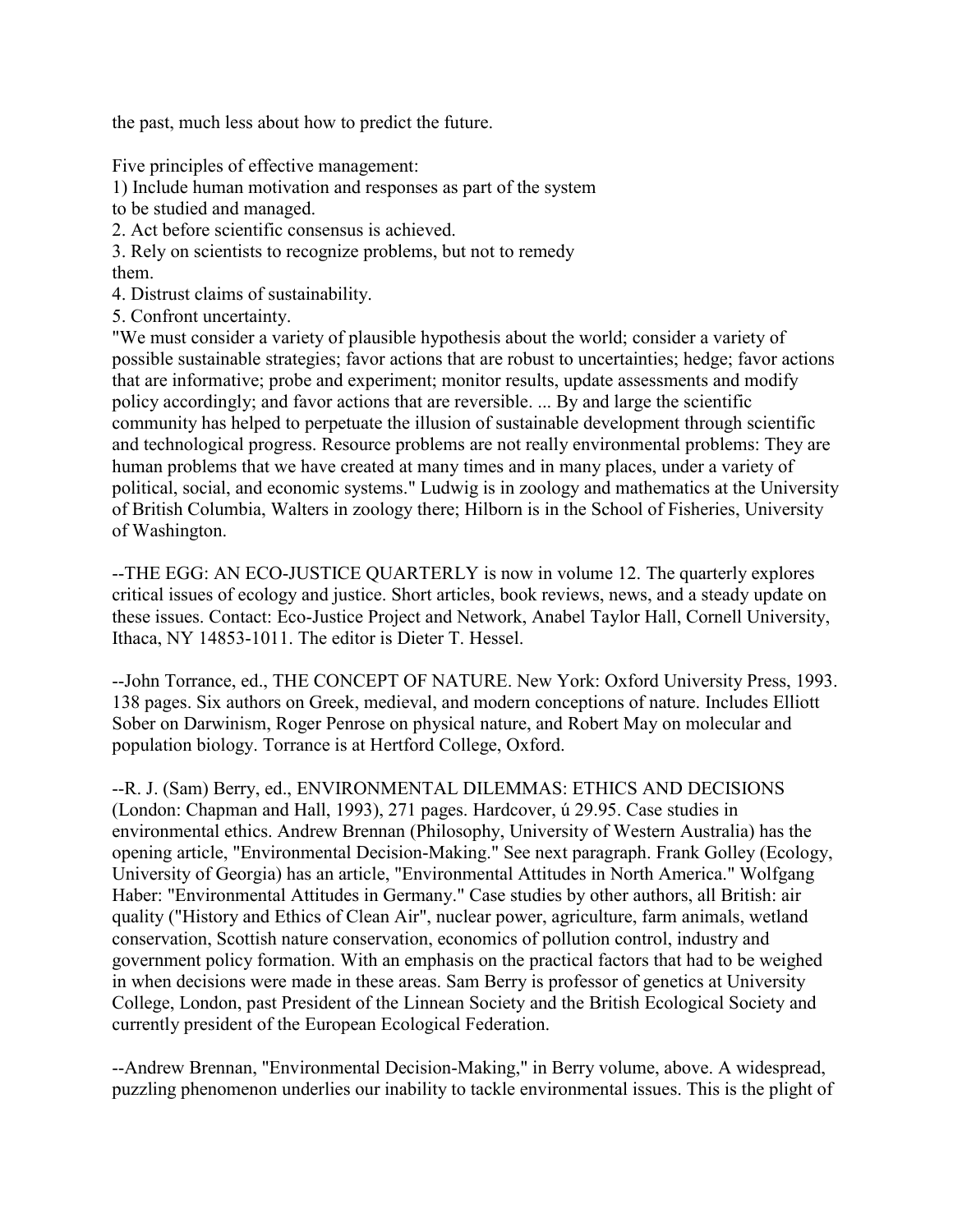those who are "incontinent" in Aristotle's term. Recent philosophy recognizes self-deception and bad faith as a widespread human failing. We are a long way, in governments, public agencies, and corporations, from full honesty in our debates on the environment. To make progress in tackling our increasingly desperate environmental plight we have to make strenuous efforts to overcome our myth-making and ready acceptance of partial, shallow versions of the truth. Many of those who regard themselves as morally deep fall foul of such shallowness. Brennan reaches in net result a blend of pessimism and qualified optimism. We are always going to be prone to self-deception and incontinence, deep seated and largely unchanging aspects of human life, but there is nothing equally inevitable about shallow and mythic thinking. These failings can be identified now and guarded against.

The G-7 Nations convened a Sixth Economic Summit Nations Conference on Bio-Ethics meeting in Brussels, May 10-12, 1989, which set up a Working Committee to propose a Code of Environmental Practice for the G-7 Nations. This Code is Appendix A in the Berry anthology, above. Its fundamental principle is "stewardship of the living and non-living systems of the earth to maintain their sustainability for present and future, allowing development with equity" (p. 249). The Code also says, "For this purpose it is not necessary to distinguish whether a high valuation for nature is based on anthropocentric usefulness, intuitive wonder at nature's power and intricacy, respect for all living things, or a combination of all three. However, both undiluted anthropocentrism and ecocentrism are inadequate" (p. 256).

--M. Mellon, BIOTECHNOLOGY AND THE ENVIRONMENT: A PRIMER ON THE ENVIRONMENTAL IMPLICATIONS. A publication of the National Wildlife Foundation, Biotechnology Policy Center, 1400 16th St., N. W. Washington, DC 20036.

--LAW IN THE NEW AGE OF BIOTECHNOLOGY. Environmental Law Centre, 201, 10350- 124 St., Edmonton, Alberta T5N 3V9, Canada. Canadian \$ 42.75.

--Avner de-Shalit, "Environmental Policies and Justice Between Generations," EUROPEAN JOURNAL OF POLITICAL RESEARCH 21(1992):307- 316.

--Avner de-Shalit, "Community and the Rights of Future Generations: A Reply to Robert Elliot," JOURNAL OF APPLIED PHILOSOPHY 9 (no. 1, 1992).

--David Seamon, ed., DWELLING, SEEING AND DESIGNING: TOWARD PHENOMENOLOGICAL ECOLOGY. Albany, NY: SUNY Press. \$ 19.95 paper, \$ 59.50 cloth. Thirteen essays by architects, philosophers, landscape architects, geographers, and others, who focus on ways that humans might see and understand the natural and built environments in a deeper, more receptive way. This is in a new monograph series, "Environmental and Architectural Phenomenology."

Seamon is in architecture at Kansas State University.

--Lee A. Travis and Oliver F. Williams, eds., THE PHARMACEUTICAL CORPORATE PRESENCE IN DEVELOPING COUNTRIES. Notre Dame, IN: University of Notre Dame press, 1993. 488 pages. \$ 34.95 cloth. 33 contributors. All aspects of the issue, including intellectual property rights. The ethical concerns of multinational corporations in the production,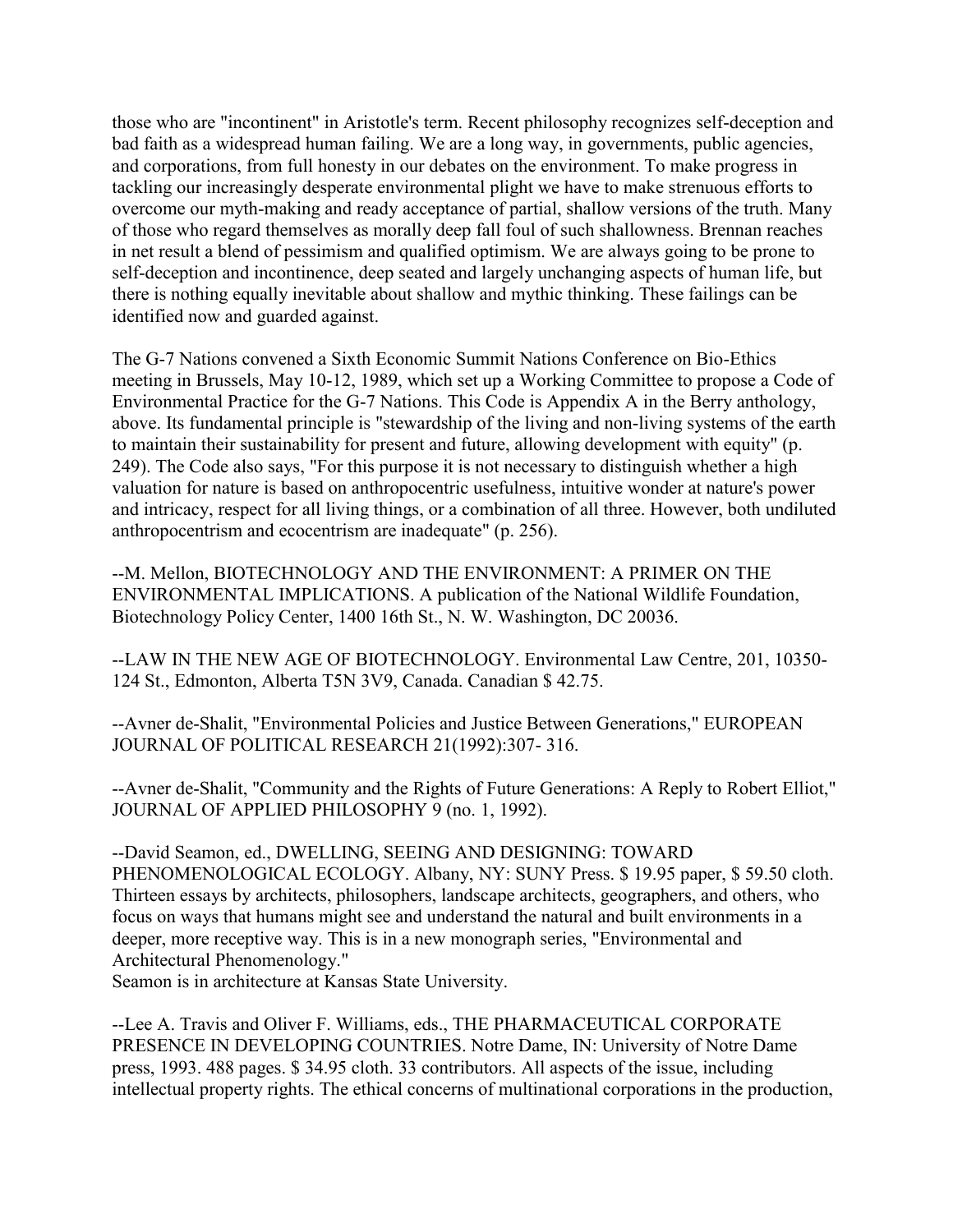distribution, and use of pharmaceuticals in Africa, Asia, and Latin America. The authors teach business at Notre Dame.

--David Pimentel, ed., THE PESTICIDE QUESTION: ENVIRONMENT, ECONOMICS, AND ETHICS. New York: Chapman and Hall, 1993. 448 pages. \$ 45, cloth. Environmental impacts of pesticide use and value tradeoffs and ethical issues. Sometimes the pesticide use is as much for cosmetic purposes as for real nutritional or health significance.

--Shridath Ramphal, OUR COUNTRY, THE PLANET. Washington, DC: Island Press, 1992. 291 pages, paper. Chapters on: a fragile world, air and water, earth and fire, the profligate rich, the powerless poor, population, a feudal world, ethics of survival, muddling through or worse, enlightened change. Sir Shridath Ramphal is a former foreign minister of Guyana and a member of the Brundtland Commission. He is President of the World Conservation Union (IUCN).

--Robert Edgerton, SICK SOCIETIES: CHALLENGING THE MYTH OF PRIMITIVE HARMONY. New York: Free Press, 1992.

--Drucker, Peter, THE ECOLOGICAL VISION. New Brunswick, NJ: Transaction, 1992.

--Lehr, Jay, ed., RATIONAL READINGS ON ENVIRONMENTAL ISSUES. New York: Van Nostrand Reinhold, 1992.

--D. Scott Slocombe, ECOSYSTEM APPROACHES: AN ANNOTATED MULTIDISCIPLINARY BIBLIOGRAPHY (Waterloo, Ontario: Wilfred Laurier University Cold Regions Research Centre, 1991), 58 pages. Also Working Paper No. 1 of the Commission on Environmental Strategy and Planning of the International Union for Conservation of Nature and Natural Resources (IUCN). A bibliography for ecosystem approaches to environmental planning and management, with a keyword index. 207 annotated items, selected as the key references in the field. Slocombe is a geographer at Wilfred Laurier University. Canadian \$ 5 plus \$ 2 shipping, from Cold Regions Research Centre, Wilfred Laurier University, Waterloo, Ont. N2L 3C5, Canada. Phone: 519/884-1970.

--D. Scott Slocombe, ed. TOOLS FOR SUSTAINABILITY: EXPLORATIONS AND PROSPECTS, proceedings of a workshop held at Wilfred Laurier University, October 1991 (Waterloo, Ontario: Wilfrid Laurier University Cold Regions Research Centre, 1991), 156 pages. Also Working Paper No. 2 of the Commission on Environmental Strategy and Planning of the International Union for Conservation of Nature and Natural Resources (IUCN). Fifteen papers: sample topics: bioregionalism, adaptive management in the Canadian north, information technology as an enabling tool, sustainability in indigenous systems, integrating populations and nature conservation. Canadian \$ 10, plus \$ 2 shipping, from Cold Regions Research Centre, address above.

--Denis Goulet, "Ethics and Development," NATIONAL GEOGRAPHIC RESEARCH AND EXPLORATION 8(no. 2, 1992):138-147. The global quest for development raises difficult ethical questions about the relation between having goods and being good, the foundations of justice in society, and the proper human stance toward nature. The failure of reductionist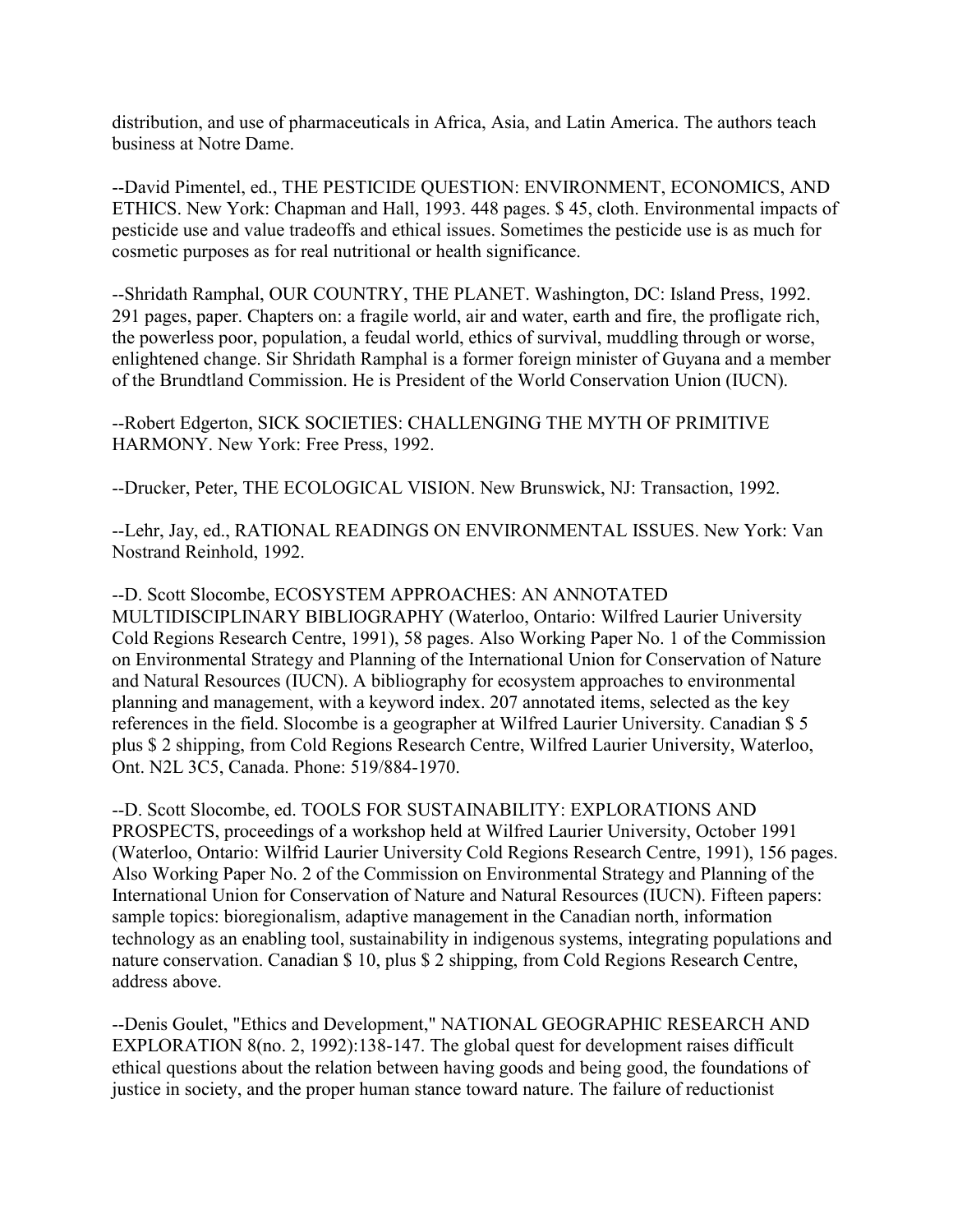economic approaches to development opens the door to ethics to find its place in development debates and practice. Goulet is at the University of Notre Dame.

--Kent H. Redford, "The Ecologically Noble Savage," ORION NATURE QUARTERLY, vol. 9, no. 3, 1990, pp. 25-29. Indigenous knowledge is important because "it reflects the accumulated wisdom of unique cultures ... and occasionally, though only occasionally, it offers methods that, when modified, can be of use to inhabitants, native and nonnative, in the modern Neotropics." Nevertheless "the ecologically noble savage" is a myth; "the recently accumulated evidence ... refutes this concept of ecological nobility." "These people behaved as humans now do; they did whatever they had to to feed themselves and their families," often with adverse environmental results. Redford is with the Center for Latin American Studies and the Department of Wildlife at the University of Florida.

--Anne Matthews, "Slow Death Beyond the 98th Meridian. Can Anyone Out There Save the Great Plains?" OUTSIDE, May 1993. Two percent of the nation live in this vast area, largely depopulated with the agricultural revolution and industrialization. The plains are overgrazed, overplowed, overfenced, and also a wheat basket. Can the plains be re-invented as an alternative to industrial, urban civilization? "We're hard-wired for the Paleolithic," says Wes Jackson. "We need less technological cleverness, more understanding."

--David J. Eagan and David W. Orr, eds., THE CAMPUS AND ENVIRONMENTAL RESPONSIBILITY. Theme issue of NEW DIRECTIONS FOR HIGHER EDUCATION, No. 77, Spring 1992. 133 pages. San Francisco: Jossey-Bass Publishers, 1992. Single copies \$ 14.95, Jossey-Bass Publishers, 350 Sansome St., San Francisco, CA 94104. Eleven articles on making a campus green. Campus environmental audits at UCLA; environmental literacy and action at Tufts University, campus energy management at the University of Rochester, making Brown University green, the environmental ombudsman at the University of Kansas, campus environmental stewardship at the University of Wisconsin-Madison, procuring locally grown foods at Hendrix College, Arkansas, the campus and the biosphere initiative at Carleton and Saint Olaf colleges, student environmental organizations, and campus recycling. Ways to find a college, if you can, that does the least damage to the environment. About 7,000 copies have gone to subscribers at colleges and universities, largely college administrators. Eagan is at the University of Wisconsin, Madison; Orr is at Oberlin College.

--April A. Smith, CAMPUS ECOLOGY: A GUIDE TO ASSESSING ENVIRONMENTAL QUALITY AND CREATING STRATEGIES FOR CHANGE. Los Angeles: Living Planet Press, 1993. 130 pages. \$ 17.95. Waste reduction, energy efficiency, water conservation, environmental justice, transportation alternatives, recycling, green investment strategies, environmental education and careers. April Smith is an environmental planner based in Los Angeles.

--Adam Rogers, THE EARTH SUMMIT: A PLANETARY RECKONING. Los Angeles: Global View Press (7095 Hollywood Blvd, Suite 717, LA 90028), 1993. Paper, 350 pages. \$ 16.95 plus \$ 2 shipping. Preparations for Rio, the Global Forum, the Summit, indigenous peoples there, the business presence, what the Summit cost, what it recommends spending, selected speeches, a summary and analysis of the convention on climate change, on biodiversity, the Rio Declaration,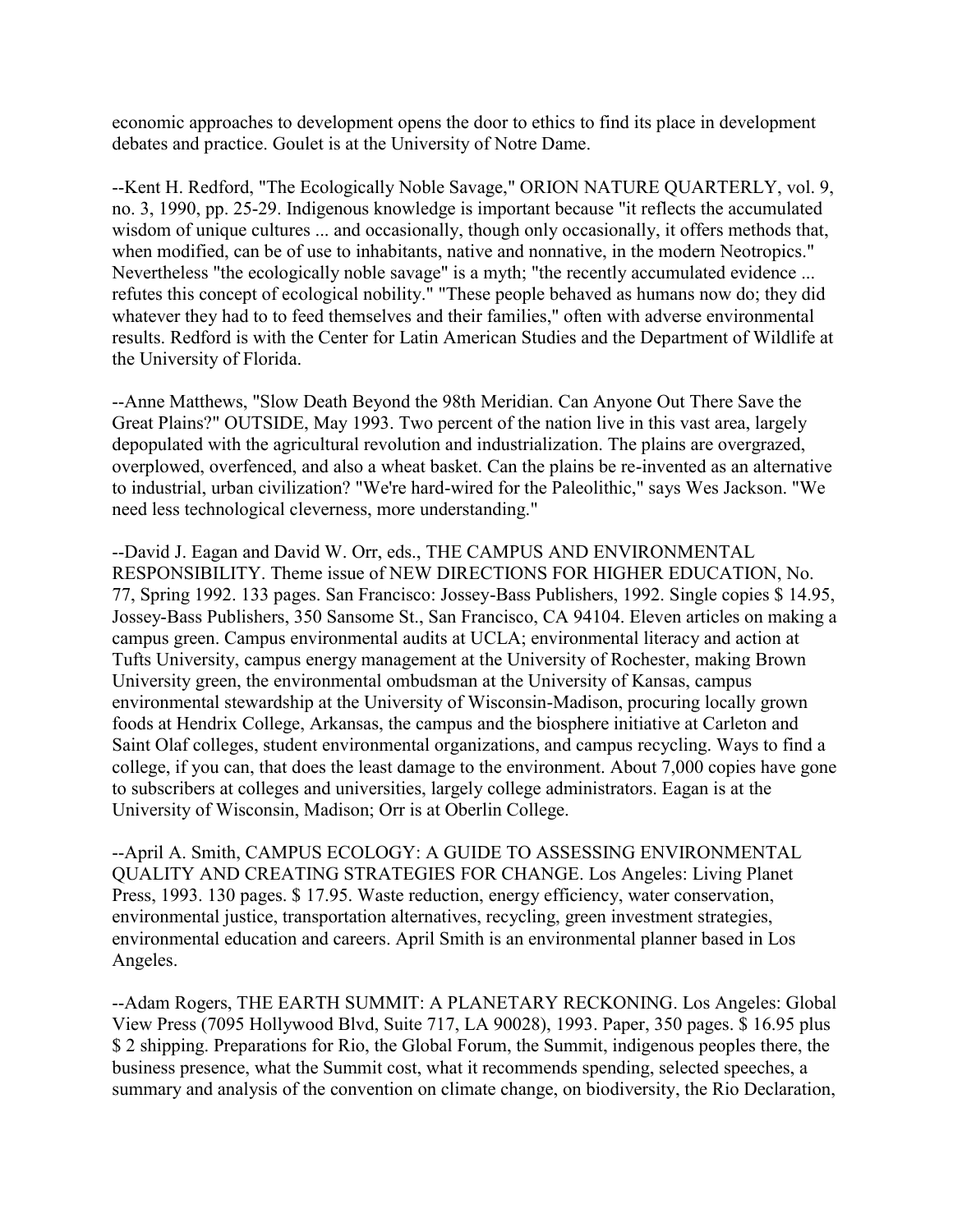the statement of forest principles, and Agenda 21, missing agendas (what the Summit failed to do), alternative treaties (prepared by NGO's and others), and the road from Rio. A thorough account. Foreword by Noel Brown, afterword by David Suzuki. Rogers is editor of the Los Angeles based environmental journal, EARTH NEWS. See also THE EARTH SUMMIT in video section.

AGENDA 21, produced at the Rio Earth Summit, is a long and rather unwieldy document (700- 900 pages, depending on the printing format), 40 chapters. The whole thing is has been about \$ 75.00, but a version has now been released for \$ 25.00, if sold in developed countries (free copies are available in developing countries). There is both an English and a French text. Various introductions and short versions are appearing. It is also available, rather inexpensively or even free, on computer disk (if you supply your own disk). Also, various videos. United Nations Publications, Sales Section, Room DC2-853, United Nations, NY 10017. Phone 212/963-8300. 800/253-9646.

--Kilaparti Ramakrishna and George M. Woodwell, eds., WORLD FORESTS FOR THE FUTURE. New Haven: Yale University Press, 1993. \$ 18.50. 208 pages. Both authors are at Woods Hole Research Center.

--Thomas Palmer, "The Case for Human Beings," ATLANTIC MONTHLY, January 1992. Apprehension about the disappearance of animal or plant species may be misplaced, a naturalist argues, and may arise out of a mistaken and shortsighted view of the evolutionary process. "To suppose that ... a strenuous program of self- effacement is the best contribution our species has left to offer, is neither good biology nor good history."

--Scott H. Slovic and Terrell H. Dixon, eds., BEING IN THE WORLD: AN ENVIRONMENTAL READER FOR WRITERS. New York: Macmillan, 1993. 704 pages. Eighty-five selections, with a wide diversity. Includes multiple selections by ten noted writers. A general introduction to environmental writing, for use in nature writing courses. Discussion topics and writing assignments designed to encourage students to explore their own relationship to nature as a way of strengthening their writing. Readings are grouped thematically moving from detached observation of nature into direct contact to familiarity and internalization. Sample sections: Encounters with the Otherness of Nature; Fecundity and Mortality; Walking: On the Trail and Off; Water: Water Narratives; Birds and Beasts; Nearby Nature; Climbing: Mountain Narratives; A Sense of Place; Spiritual and Aesthetic Responses to Nature; Visual Representations of Nature (with four color prints); Nature and the Mind. Slovic is at Southwest Texas State University, Dixon is at the University of Houston.

--Rita C. Manning, SPEAKING FROM THE HEART: A FEMINIST PERSPECTIVE ON ETHICS Rowman and Littlefield, 1992. 224 pages. \$ 14.99 paper; \$ 40.00 cloth. Contains a section "Caring for Animals: Should a Feminist Care?" Manning is in the Department of Philosophy, San Jose State University.

--Henry David Thoreau, FAITH IN A SEED. Washington, DC: Island Press/Shearwater Books, 1993. Edited by Bradley P. Dean. The first publication of Thoreau's last manuscript. "Though I do not believe that a plant will spring up where no seed has been, I have great faith in a seed.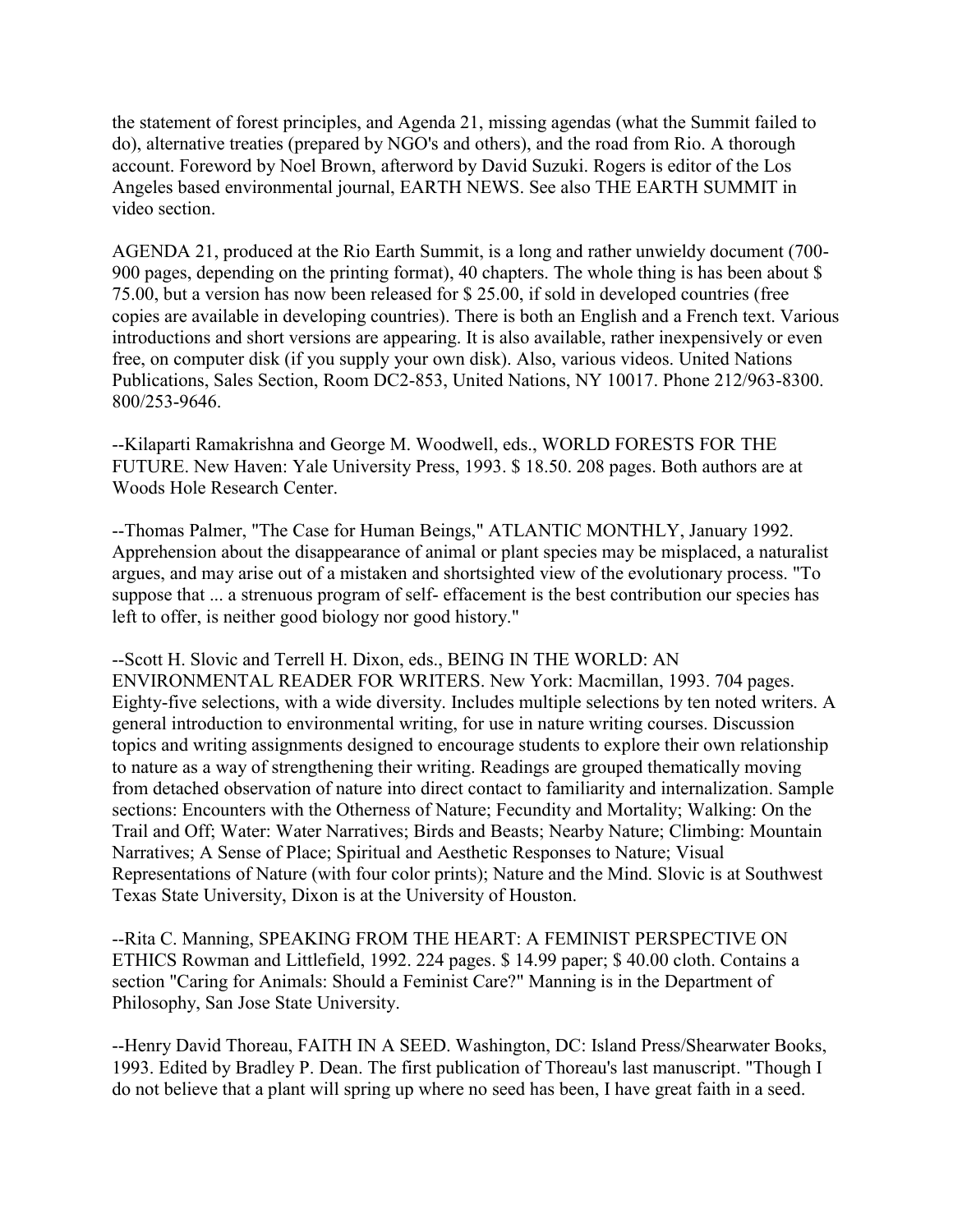Convince me that you have seen a seed there, and I am prepared to expect wonders."

--Yi-Fu Tuan, PASSING STRANGE AND WONDERFUL: AESTHETICS, NATURE, AND CULTURE. Washington, DC: Island Press/Shearwater Books, 1993. 288 pages. Aesthetic needs are basic, not secondary, essential parts of life and society. The aesthetic is not one aspect of culture but its central core. Starting with the building blocks of aesthetic experience--sight, hearing, smell, touch, taste--Tuan gradually expands his analysis to include art, architecture, literature, philosophy, music, and landscape. How can the aesthetic become a moral and political force? How the aesthetic operates in four widely disparate cultures: Australian aboriginal, Chinese, medieval European, and modern American. Tuan is professor of geography at the University of Wisconsin, Madison. Shearwater Books is a new imprint of Island Press designed for the trade market.

--John S. Parkinson and David F. Blair, "Does E. COLI Have a Nose?" SCIENCE, March 19, 1993. Studies now suggest that the common ESCHERICIA COLI bacterium has a remarkably sophisticated nose-spot, a precursor of smelling! The authors are in biology, University of Utah.

--John L. Allen, ed., ENVIRONMENT 93/94. 12th ed. Guilford, CT: Dushkin Publishing Co., 1993. 243 pages. 32 articles, all drawn from the popular press, debating environmental issues. I. The Global Environment. II. Population and Hunger. III. Energy. IV. Pollution. V. Resources: Land, Water, and Air. VI. Biosphere: Endangered Species. Articles are easy and short, suitable for freshmen and high school use, but raise issues that are right at the center of the debate. Allen is in geography at the University of Connecticut.

--Evelyn Martin and Timothy Beatley, "Our Relationship with the Earth: Environmental Ethics in Planning Education," JOURNAL OF PLANNING EDUCATION AND RESEARCH 12(1993):117-126. The results of a study of the extent to which university planning programs are contributing to new ethical relationships through the teaching of environmental ethics. Eightyone programs were surveyed. The links between environmental ethics and environmental planning are often weaker than they can be and ought to be. Implications for planning education and recommendations for future curriculum development. The survey involves some rather sophisticated inquiry about where (in which departments) environmental ethics is and is not taught on which campuses. "Exposure to such ethical theories, concepts, and tools is as essential to the long term productivity, effectiveness, and relevance of planners as are the more conventional skills-based courses." Martin is with the Center for Respect of Life and Environment, a division of the Humane Society of the United States; Beatley is chair of the Department of Urban and Environmental Planning at the University of Virginia. Also involved is Bruce K. Ferguson, Landscape Architecture, University of Georgia. This study was also the subject of panels at the Annual conference, Council of Educators in Landscape Architecture, Charlottesville, VA, October 17-20, 1992 and at the Association of Collegiate Schools of Planning, Columbus, OH, October 30-November 1, 1992. Those interested in further information and in the Land Ethics program are invited to contact Evelyn Martin, Center for Respect of Life and Environment, 2100 L Street, N.W., Washington, DC 20037. Phone 703/329-3320.

--Margaret Stevens, "Environmental Ethics: Elective Only?" LAND (LANDSCAPE ARCHITECTURE NEWS DIGEST), March-April 1993. A briefer summary of the same study.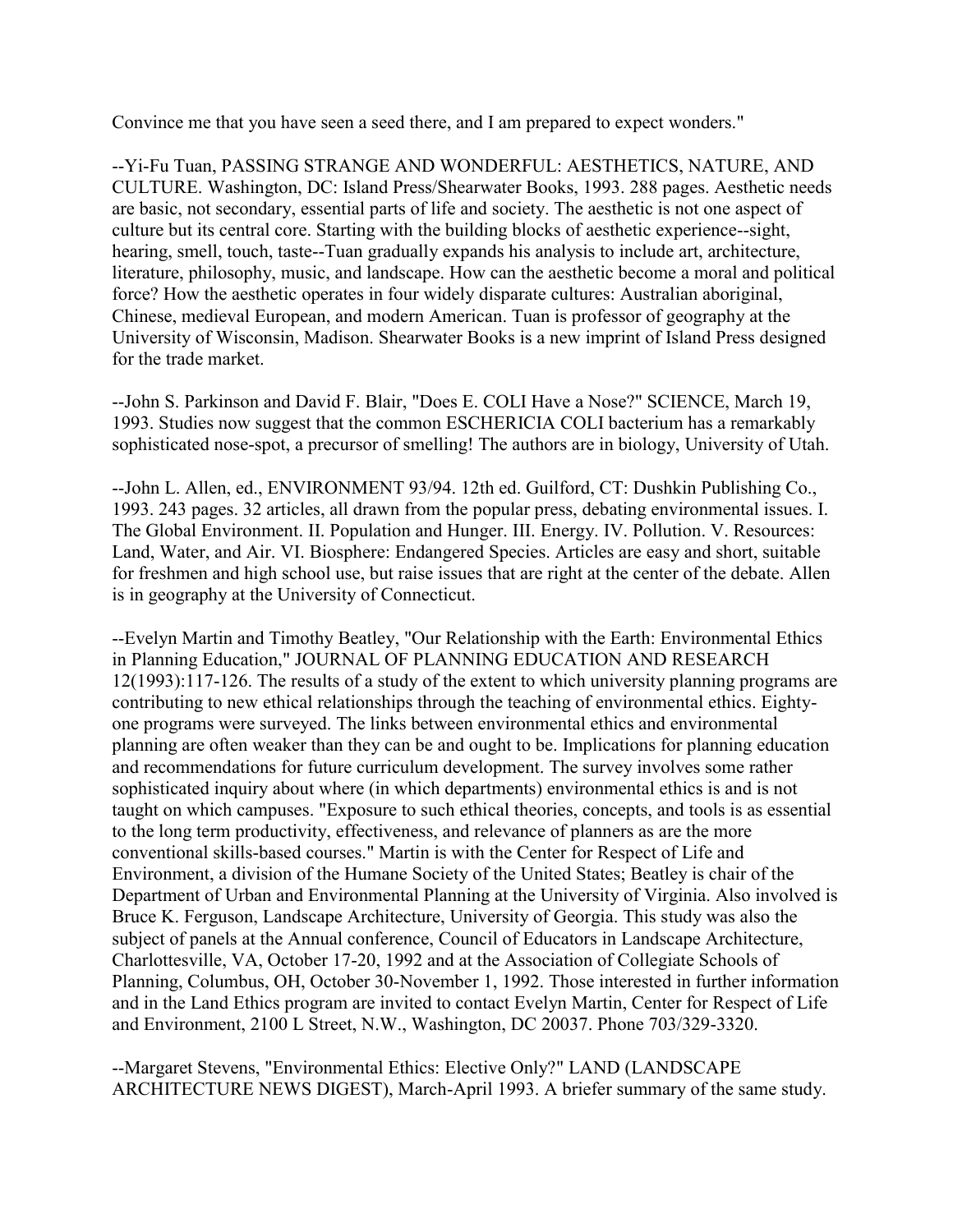The Code of Professional Conduct of the American Society of Landscape Architects says, "the member has a social and environmental responsibility to reconcile the public's needs and the natural environment with minimal disruption to the natural system." Ian McHarg says, "The study of environmental ethics, with its roots in ecology, is absolutely essential to landscape architecture." Yet very few design education programs have incorporated environmental ethics into their curricula.

--Evelyn Martin, "The Last Mountain," AMERICAN FORESTS, April 1993. "The Mt. Graham red squirrel controversy [building a telescope that threatens a subspecies of red squirrel] raises fundamental questions about whether we humans should reach for the stars without coming to know the land at our feet."

--McIntosh, Robert P., THE BACKGROUND OF ECOLOGY: CONCEPT AND THEORY. NY: Cambridge University Press. Ecology cannot change the dominant humans-nature paradigm.

--Bakken, Peter W., J. Ronald Engel, and Joan Gibb Engel, 1993. ECOLOGY, JUSTICE, AND CHRISTIAN FAITH: A GUIDE TO THE LITERATURE, 1960-1990. Westport, CT: Greenwood Press. In Press.

--Bratton, Susan Power, 1993. CHRISTIANITY, WILDERNESS, AND WILDLIFE: THE ORIGINAL DESERT SOLITAIRE. Scranton, PA: University of Scranton Press.

--Earl Winkler and Jerrold R. Coombs, eds., APPLIED ETHICS: A READER. Cambridge, MA: Blackwells, 1993. 450 pages. \$ 19.95 paper, \$ 49.95 hardcover. To be released in July. The papers in the second half of the book are on environmental ethics, business ethics, and biomedical ethics. The papers on environmental ethics focus on the question of intrinsic values in nature. More details when available. Both authors are at the University of British Columbia.

--Riley E. Dunlap and Angela G. Mertig, eds., AMERICAN ENVIRONMENTALISM: THE U. S. ENVIRONMENTAL MOVEMENT, 1970-1990. Philadelphia: Taylor and Francis, 1992. Eight papers, tracking and interpreting environmentalism in the United States over two decades. Samples: Robert Cameron Mitchell, Angela G. Mertig, and Riley E. Dunlap, "Twenty Years of Environmental Mobilization: Trends Among National Environmental Organizations"; Bill Devall, "Deep Ecology and Radical Environmentalism"; Lynton K. Caldwell, "Globalizing Environmentalism: Threshold of a New Phase in International Relations"; Michael McCloskey, "Twenty Years of Change in the Environmental Movement: An Insider's View." Both authors are sociologists at Washington State University, Pullman.

--Mary R. English, SITING LOW-LEVEL RADIOACTIVE WASTE DISPOSAL FACILITIES. New York: Quorum Books, 1992. 279 pages. With chapters on Trust, Risk, and Justice, and an examination of how various ethical theories fit what has happened in policy decisions. Lots of case studies. Documents how the poor catch most of the radioactive pollution. English is an Associate Director of the University of Tennessee's Energy, Environment, and Resources Center and a Senior Fellow of the University's Waste Management Research and Education Institute.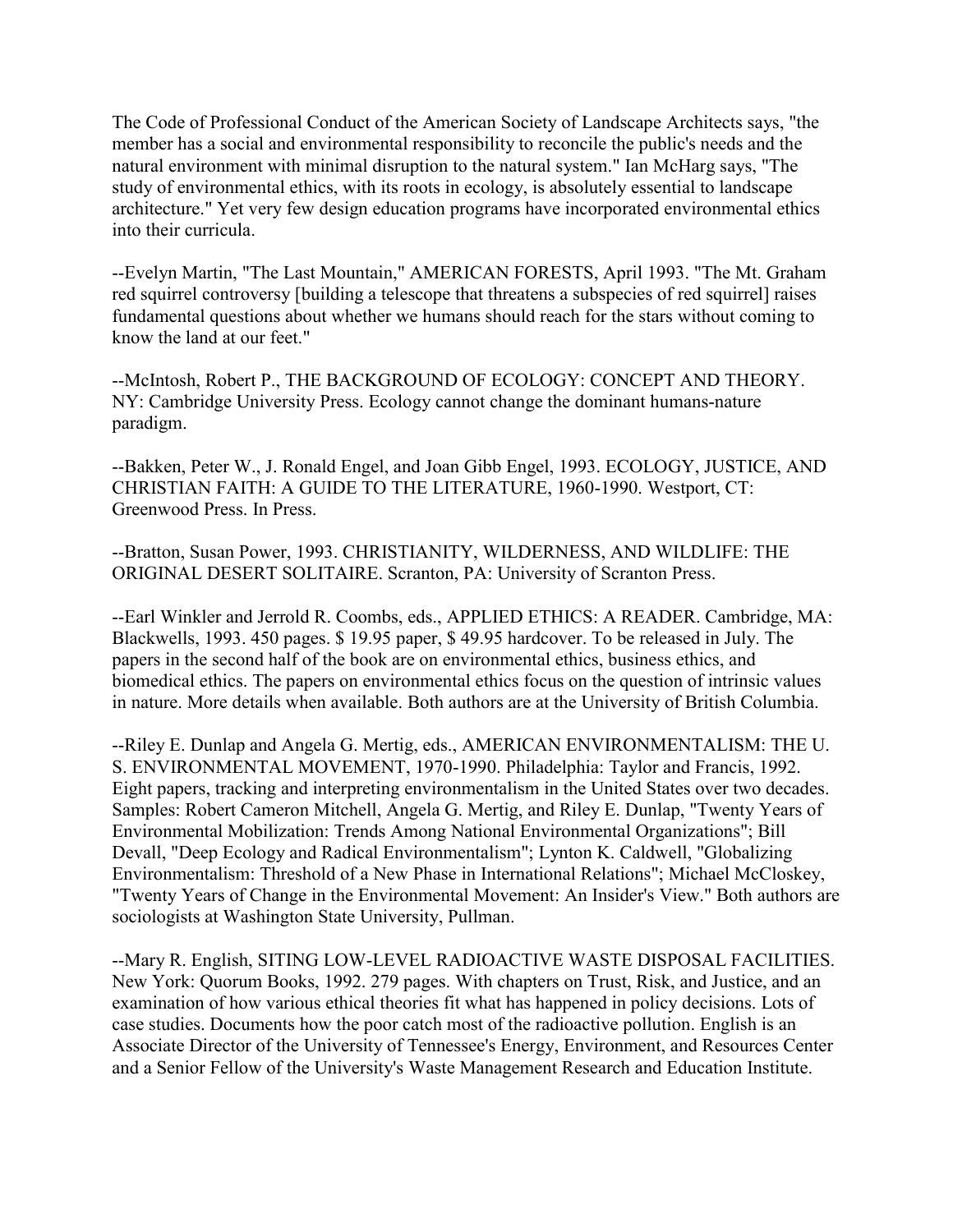--Eugene Linden, "Can Animals Think?" cover story in TIME, March 22, 1993. After years of debate, ingenious new studies of dolphins, apes, and other brainy beasts are convincing many scientists that the answer is yes. Dolphins, chimps, parrots, sea lions, dogs. Why intelligence evolved. "If the notion that animals might actually think poses a problem, it is an ethical one. The great philosophers, such as Descartes, used their belief that animals cannot think as a justification for arguing that they do not have moral rights. It is one thing to treat animals as mere resources if they are presumed to be little more than living robots, but it is entirely different if they are recognized as fellow sentient beings. Working out the moral implications makes a perfect puzzle for a large-brained, highly social species like our own."

"Loved to Death: How the Fight to Save Endangered Species Can Backfire," NEWSWEEK, April 12, 1993. Ways in which the attention give to endangered species can make them more desirable for poachers, hunters, or more liable to provoke retaliation and other takings that jeopardize the species further.

--Robert Goodland, Herman E. Daly, and Salah El Serafy, eds. POPULATION, TECHNOLOGY, AND LIFESTYLE. Washington: Island Press, 1992. Ten articles: samples: Daly: "From Empty-world economics to Full-world economics: Recognizing an Historical Turning Point in Economic Development"; Goodland, "The Case that the World Has Reached Limits"; Robert Costanza, "The Ecological Economics of Sustainability: Investing in Natural Capital"; Jan Tinbergen and Roeffie Hueting, "GNP and Market prices: Wrong Signals for Sustainable Economic Success that Mask Environmental Destruction." The editors, who are philosophically quite sophisticated, are with the World Bank.

--YALE JOURNAL OF INTERNATIONAL LAW, Winter 1993, vol. 18, no. 1, contains a series of papers, "Earth Rights and Responsibilities: Human Rights and Environmental Protection." The papers result from a conference held at Yale Law School, April 3-5, 1992, and sponsored by the American Association for the Advancement of Science and Yale Law School. Audrey R. Chapman, Program Director, Science and Human Rights, AAAS, was the principal coordinator of the conference and introduces the papers. The principal papers are:

--Kerry Kennedy Cuomo (Robert F. Kennedy Memorial Center for Human Rights, New York, NY), "Human Rights and the Environment: Common Ground."

--James A. Nash (Churches' Center for Theology and Public Policy, Washington, DC), "The Case for Biotic Rights."

--Holmes Rolston, III (Philosophy, Colorado State University), "Rights and Responsibilities on the Home Planet."

--James W. Nickel (Philosophy, University of Colorado), "The Human Right to a Safe Environment: Philosophical Perspectives on Its Scope and Justification."

--James W. Karr (Institute for Environmental Studies, University of Washington), "Protecting Ecological Integrity: An Urgent Social Goal."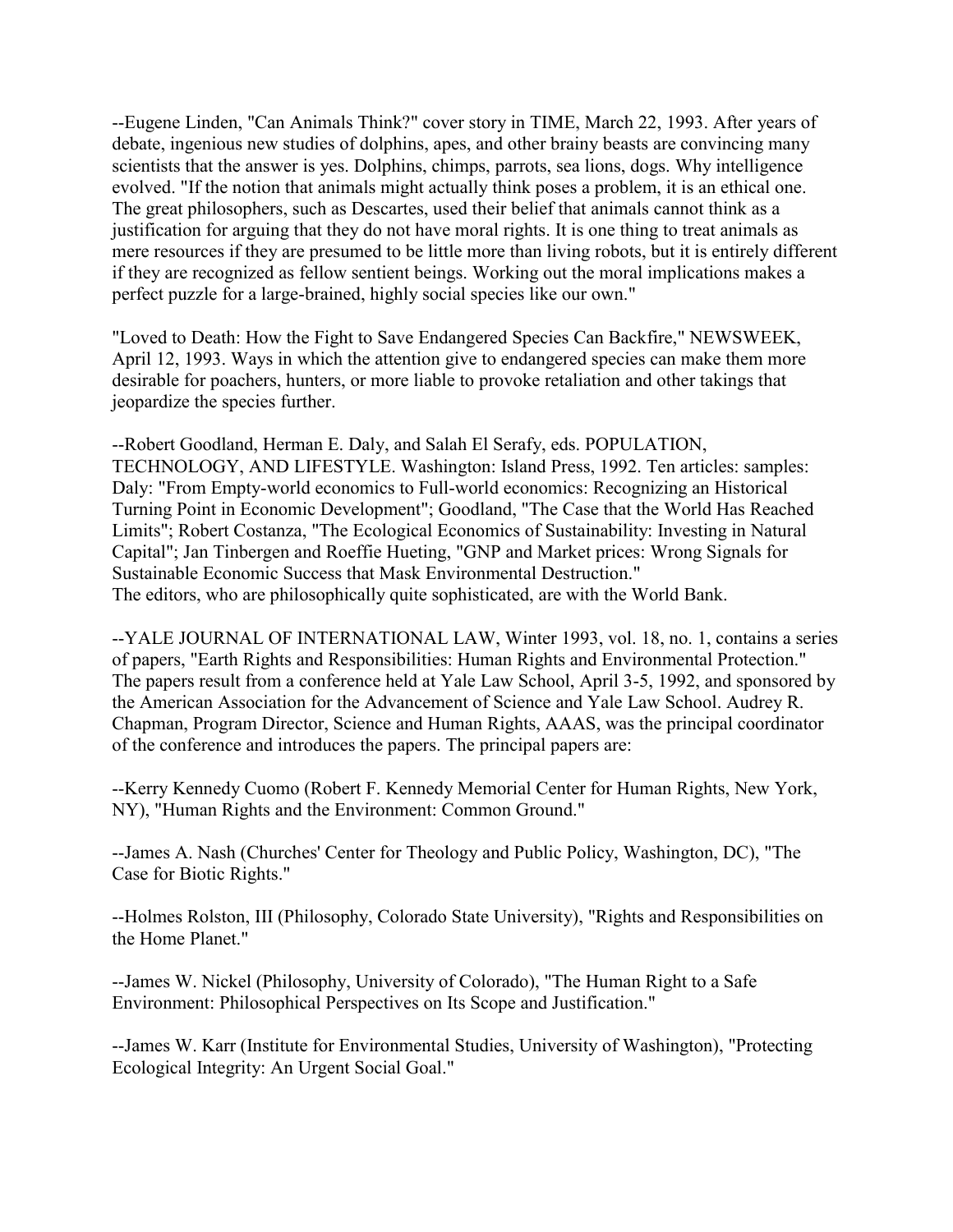--J. Andy Smith, III (Social and Ethical Responsibility in Investments, National Ministries, American Baptist Churches in the USA), "The CERES Principles: A Voluntary Code for Corporate Environmental Responsibility." The CERES (Coalition for Environmentally Responsible Economies) Principles resulted from the Valdez oilspill.

--Robert D. Bullard (Sociology, University of California, Riverside), "Race and Environmental Justice in the United States."

--Samara F. Swanston (U.S. Environmental Protection Agency), "Legal Strategies for Achieving Environmental Equity."

--Armstrong Wiggins (a Miskito from the Northern Autonomous Region of Nicaragua, and Indian Law Resource Center, Washington), "Indian Rights and the Environment."

--Michelle Leighton Schwartz (Project on Human Rights and the Environment, National Heritage Institute), "International Legal Protection for Victims of Environmental Abuse."

--Michael J. Kane (U. S. Department of State, Coordination Center for UNCED), "Promoting Political Rights to Protect the Environment."

(end of papers in Winter 93, YALE JOURNAL OF INTERNATIONAL LAW)

--POPULATION AND ENVIRONMENT: A JOURNAL OF INTERDISCIPLINARY STUDIES is now in volume 13, an important journal that may be overlooked by those interested in environmental ethics. The editor is Virginia Abernethy, Department of Psychiatry, AA-2206 Medical Center North, Nashville, TN 37232. Phone: 615/322-6608. The publisher is Human Sciences Press, Inc., 233 Spring Street, New York, NY 10013-1578. Phone 212/620-8000. A free sample copy is available.

A sample paper, by Virginia Abernethy is: "The True Face of Compassion: Immigration Policy and Other Ways to Help." "The steadily intensifying national debate on immigration is incorrectly cast with pro-immigration `humanitarians' on the one hand and hard-nosed, tightborder, `America-firsters' on the other. This scenario distorts an underlying question, which is how to encourage and support third world countries in confronting their own, very serious problems. From this perspective, positions both for and against high immigration share the common ground of having a compassionate intent." "Immigration policy is one of the very few means by which the U. S. may be able to influence the trend of world population growth. ... Barriers to immigration which lead to zero population growth in the U.S. make us a credible international example. ... Only then will the most innovative, even dissident, people beyond our border be persuaded to remain at home, where they are needed to confront and lead the way out of the misery which inevitable results from failure to recognize limits." (Thanks to Ron Engel.)

--Peter Marshall, NATURE'S WEB: AN EXPLORATION OF ECOLOGICAL THINKING. In U.K. published by Simon and Schuster and in U.S. by Paragon House, New York, 1992. More detail when available.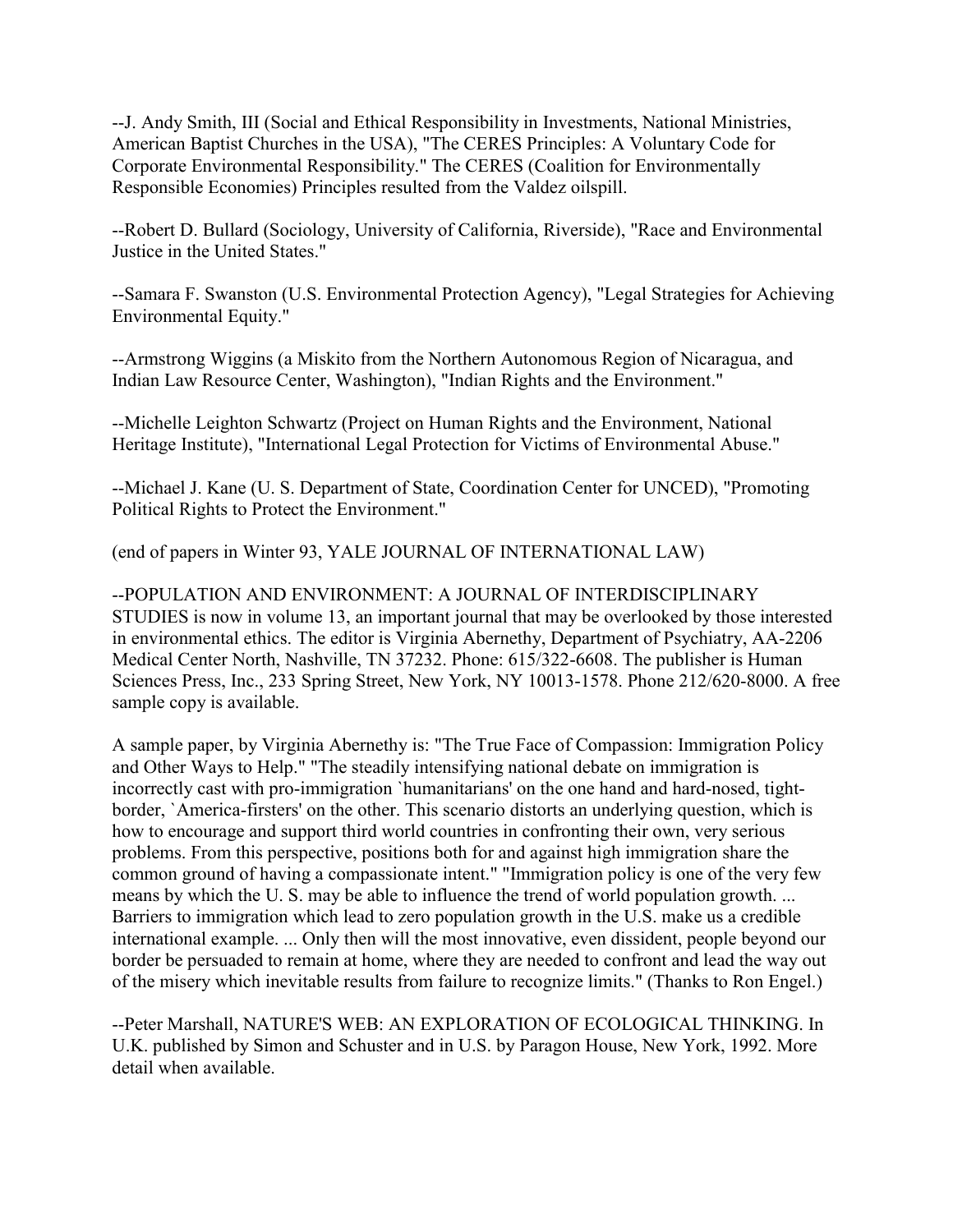--Peter Marshall, DEMANDING THE IMPOSSIBLE: A HISTORY OF ANARCHISM. London: Harper Collins. 767 pages. ú 25.00 hardcover, also in paper by Fontana, ú 10.00. Chapters on Taoism, Proudhon, Kropotkin, Gandhi, and Murray Bookchin.

--Marek M. Bonenburg (Philosophy, Jagellonian University of Cracow), ETYKA SRODOWISKOWA: ZALOZENIA I KIERUNKI (= ENVIRONMENTAL ETHICS: ASSUMPTIONS AND TRENDS). In Polish. Cracow: Jagellonian University, Institute of Philosophy, 1992. 152 pages. Softcover. There is a brief English summary at the end. This is the first book on environmental ethics published in Poland and presents, in short chapters, the main trends in contemporary environmental ethics. Nine approaches to environmental ethics are analyzed, the approaches by Tom Regan, Robin Attfield, Paul Taylor, Aldo Leopold and J. Baird Callicott, Arne Naess, Holmes Rolston, James Lovelock, Edward Goldsmith, and Henryk Skolimowski. The author concentrates on the theoretical justifications of each ethical position and also on its practical consequences. On one side, there is a tendency to concentrate on human relations with nonhuman individuals; on the other there is a tendency to emphasize duties toward ecosystems. Sample chapter titles (translated from Polish): Chapter 1: The Basic Theses of Environmental Ethics. Chapter 2. The Theory of Respect for Nature of Paul Taylor. Chapter 6: Deep Ecology. Chapter 7: The Ecocentric Theory of Holmes Rolston, III. (Thanks to Jan Wawrzyniak.)

--Duncan Fisher and Clare Davis, Alexander Juras and Vukasin Pavlovic, eds. CIVIL SOCIETY AND THE ENVIRONMENT IN CENTRAL AND EASTERN EUROPE. 300 pages. About US\$ 20.00. Available from Institut fÅr EuropÑische Umweltpolitik e.V., Aloys Schulte Str. 6, 5300 Bonn 1, Germany. Or: Ecological Studies Institute, 49 Wellington Street, London WC2E 7BN, U.K. These same sources also have available an NGO DIRECTORY FOR CENTRAL AND EASTERN EUROPE.

Recent Master's Thesis at Colorado State University:

--Brenda Kay Hausauer, PHILOSOPHICAL AND LITERARY METHODOLOGY: HOLMES ROLSTON'S LITERARY PHILOSOPHICAL METHODS. Spring 1993. Section One: The differences between nature writing and environmental philosophy, comparing writer Annie Dillard and philosopher Holmes Rolston. Different strategies and the postures reader adopt toward the text. One conclusion is that all philosophical texts should be partially evaluated as artistic works. Section II. Nine of Rolston's more "non-philosophical" and partially artistic (literary) texts are examined in detail for the blending of appeal to experience and to argument. Section III. The place of autobiographical references. All of Rolston's methods examined are uses of the personal in philosophical texts, here compared with Annie Dillard's and philosopher Erazim Kohak's uses of the personal. Some of Rolston's non philosophical, literary methods raise questions which could help to bring about a reconceptualization of philosophy's traditional methodology.

## **Issues**

In February 1992, the Royal Society of London and the National Academy of Science issued an unprecedented joint statement, warning that time is running out for effective response to such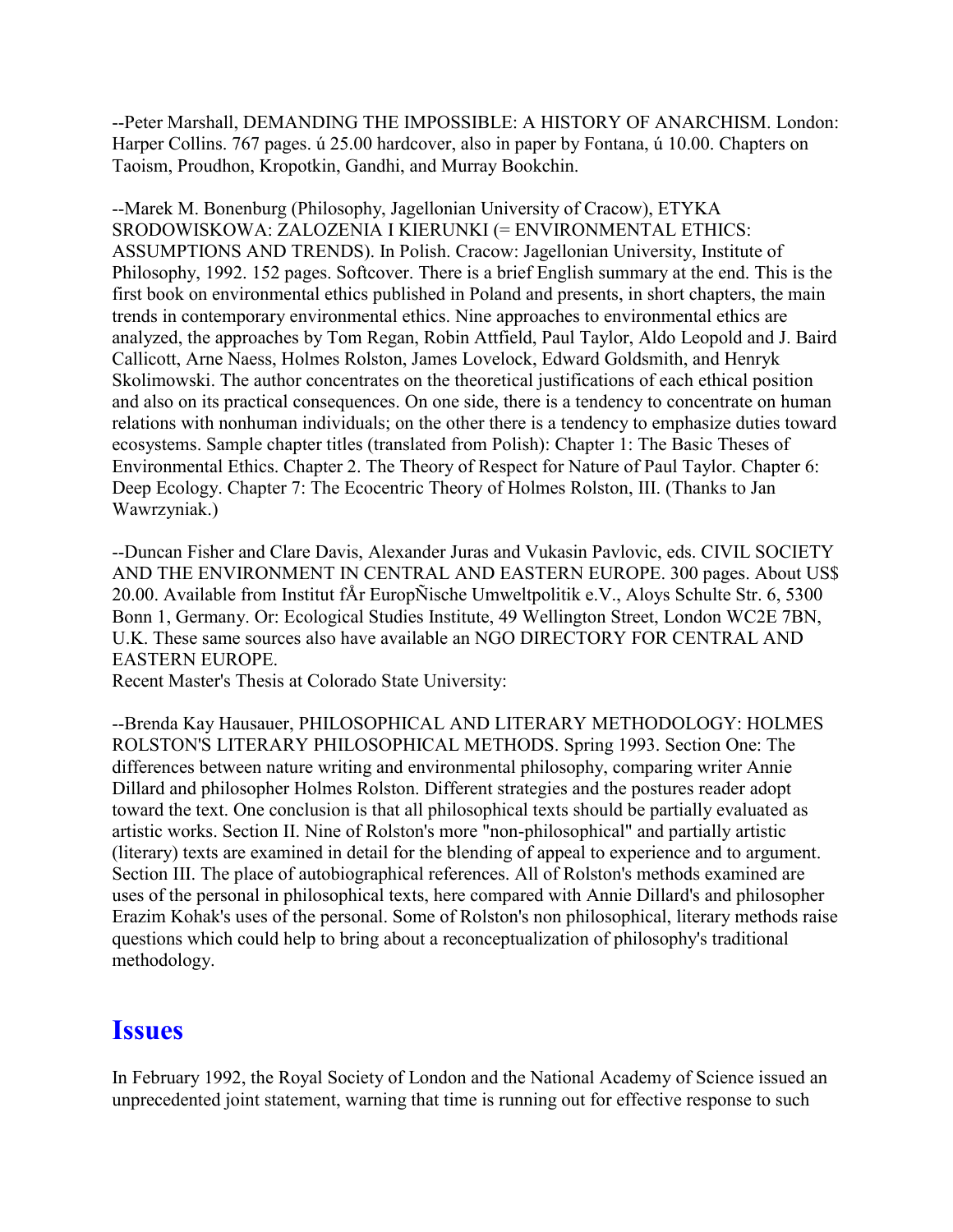problems as overpopulation, climate heating, and biodiversity. Emphasizing their "deep concern," the communique asserts that if present patterns of human activities continue, then "science and technology may not be able to prevent either irreversible degradation of the environment or continued poverty for much of the world."' See John Maddox, "National Academy/Royal Society: Warning on Population Growth," NATURE 355(1992):759.

Hawaii plant crisis deepens. There are 1,102 plant taxa indigenous to Hawaii, of which 1,020 are endemic (92%). Of these 95 are extinct (9%) and 271 endangered (25%), of which 104 are Federally listed. Four species are extinct in the wild, but surviving in cultivation; 16 species have one remaining plant known in the wild; 68 species have 10 or fewer plants remaining in the wild, 169 species have 100 or fewer plants remaining in the wild; 271 species have 1,000 or fewer plants remaining in the wild. PLANT CONSERVATION (Center for Plant Conservation, Missouri Botanical Garden, St. Louis), vol. 7, no. 2, 1993.

Sow grizzly shot for eating a man. Last October John Petranyi was hiking alone in Glacier National Park and was attacked twice midday by a sow grizzly with two cubs. He was killed and partially eaten. Park officials debated killing the bears, received over 100 phone calls pleading for the bears, including a statement from Charles Jonkel, head of Ursid Research Center, Missoula. But other bear biologists disagreed and argued that the severe attack made others more likely from the same bears. So the three were shot. This was the ninth documented case of a human being killed and eaten in the United States. No grizzlies had been shot for attacking persons in Glacier since 1980, although grizzlies have mauled 26 persons and killed six there since then. Story in OUTSIDE, April 1993.

Bear hunting in California. Boyd Gibbons, Director of the California Department of Fish and Game has advocated stopping bear hunting with dogs in that state, with great criticism from California houndsmen, who have demanded his immediate resignation. Though a hunter himself, Gibbons said, the bear hunt with dogs "is a challenge to our collective conscience as hunters, who respect the animals we hunt." Gary West, director of California Houndsmen, insists that the hunts must be continued: "Our wildlife, our resources and our children deserve nothing less." Hunters lost a 1990 round about hunting lions with dogs; it is now illegal to hunt lions with or without dogs. Gibbons said, "There comes a time in some matters of wildlife policy when science reaches its limits, and we must rise to a higher plane of inquiry. The debate over hound hunting of bears has reached that tree, and now we--not the bears--must climb it. ... This is a moral dilemma." "Hunting has a future only so long as it shows a soul. This is time for soul searching." California has between 17,000 and 24,000 black bears, and takes about 1,300 bears a year, two- thirds by hunters with hounds. The California state animal is the grizzly bear, extinct in that state since 1922, and present now only as fabric and dye on the state flag. Colorado voters in a state referendum last fall voted overwhelmingly to ban spring bear hunting, and all bear hunting with bait and dogs. California surveys indicate 80% of the state is against bear hunting. Stories in LOS ANGELES TIMES, March 29, April 3, 1993, or WALL STREET JOURNAL, April 13, 1993, or more information from California Fish and Game,

Conservation Education Office, Resources Building, 1416 Ninth Street, Sacramento, CA 95814. Polish NGO's met in October in Poznan to coordinate green movements with animal welfare

movements in Poland, to consider new animal welfare laws, and the integration of Polish laws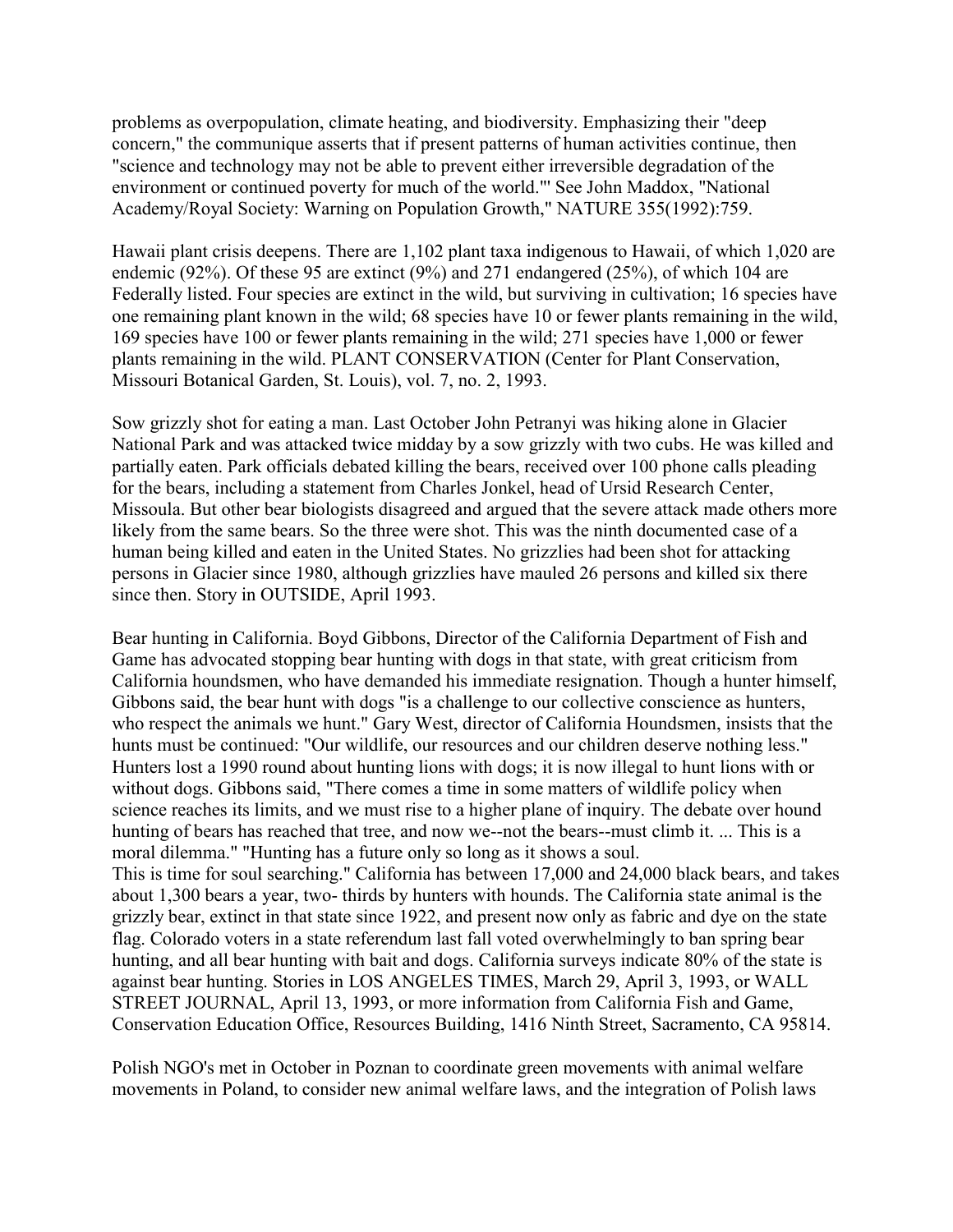with those of other European nations. Another concern was goose farming for fat livers in Poland. The meeting was moderated by Jan Wawrzyniak; other participants were Janice H. Cox, World Society for the Protection of Animals (WSPA) regional director for Eastern Europe, Princess Elizabeth de Croy (WSPA, France), Derek Evans, (veterinarian, WSPA), and Wanda Blake (U.S. Humane Society and Society for the Prevention of Cruelty to Animals). A recent debate has involved whether to allow foreign hunters to shoot elk, including cows, with some claiming habitat is declining and elk are overpopulating, and that the hunters can be used to cull the herds. A report is available by Janice H. Cox, THE STATUS OF ANIMAL PROTECTION IN CENTRAL AND EASTERN EUROPE from various WPSA offices, among them 10 Lawn Lane, London SW8 1UD, U.K., and P. O. Box 190, Boston, MA 02130.

In March the International Court of Justice for Animal Rights met in Geneva. A major concern was the conditions of animal transportation in Europe, including transit shipments, which are often rather unregulated, and where border officials are often bribed to look the other way.

A new TV program, "Animals" is now aired weekly in Poland, devoted to animal education and welfare issues. Persons attempting to introduce more environmental awareness classes in primary, secondary, and university levels have met increasing resistance, despite the evident environmental degradation in Poland, as it is feared that such education will slow the growth of capitalist development and investment in that country. Polish milk continues to be contaminated as a result of the Cherynobl disaster. (Thanks to Jan Wawrzyniak.)

Agreements surrounding the California coastal scrub and the California gnatcatcher (POLIOPTILA CALIFORNICA), recently listed as a federally threatened species, are being watched as an example of early-on, ecosystem-oriented conservation. The 3 and 1/2 inch bird was formerly regarded as a race of the Black-tailed Gnatcatcher of Mexico, Arizona, and New Mexico. About 2,500 pairs of the birds remain in a dwindling habitat, valuable for residential development. Developers are willing to set aside some of 250,000 acres for an agreement to develop the rest. Part of the picture is that some 50 other plants and animals are to be protected on the same lands, which will be managed from an ecosystem perspective, including the developed lands within the area. Story in CHRISTIAN SCIENCE MONITOR, April 2, 1993.

Greening the churches. In a \$ 4 million program, operating out of the Episcopal Cathedral of St. John the Divine in New York City, some 70,000 congregations across the United States have been selected for pilot programs in bringing religion to bear on environmental conservation. Paul Gorman is director of the program.

Pollution credits have gone on sale. The Chicago Board of Trade will act as the middleman in a free-market approach to controlling air pollution. Under 1990 amendments to the Clean Air Act, the U.S. Environmental Protection Agency has set a national limit on sulfur-dioxide emissions. Utility A and Utility B may each have to cut emissions by 100 tons. If Utility A, with a more modern plant, can find a way to overcut, say to 200 tons, it gets a 100- ton credit surplus, which it can sell on the market. Utility B, an older plant, can purchase this credit, instead of cutting emissions. The benefit is the incentive approach, but a difficulty is that those who live near Utility B get no reduction of pollution in their area, and industries that can purchase credits to pollute will have little incentive to clean up--if credit purchase is cheap. Story in CHRISTIAN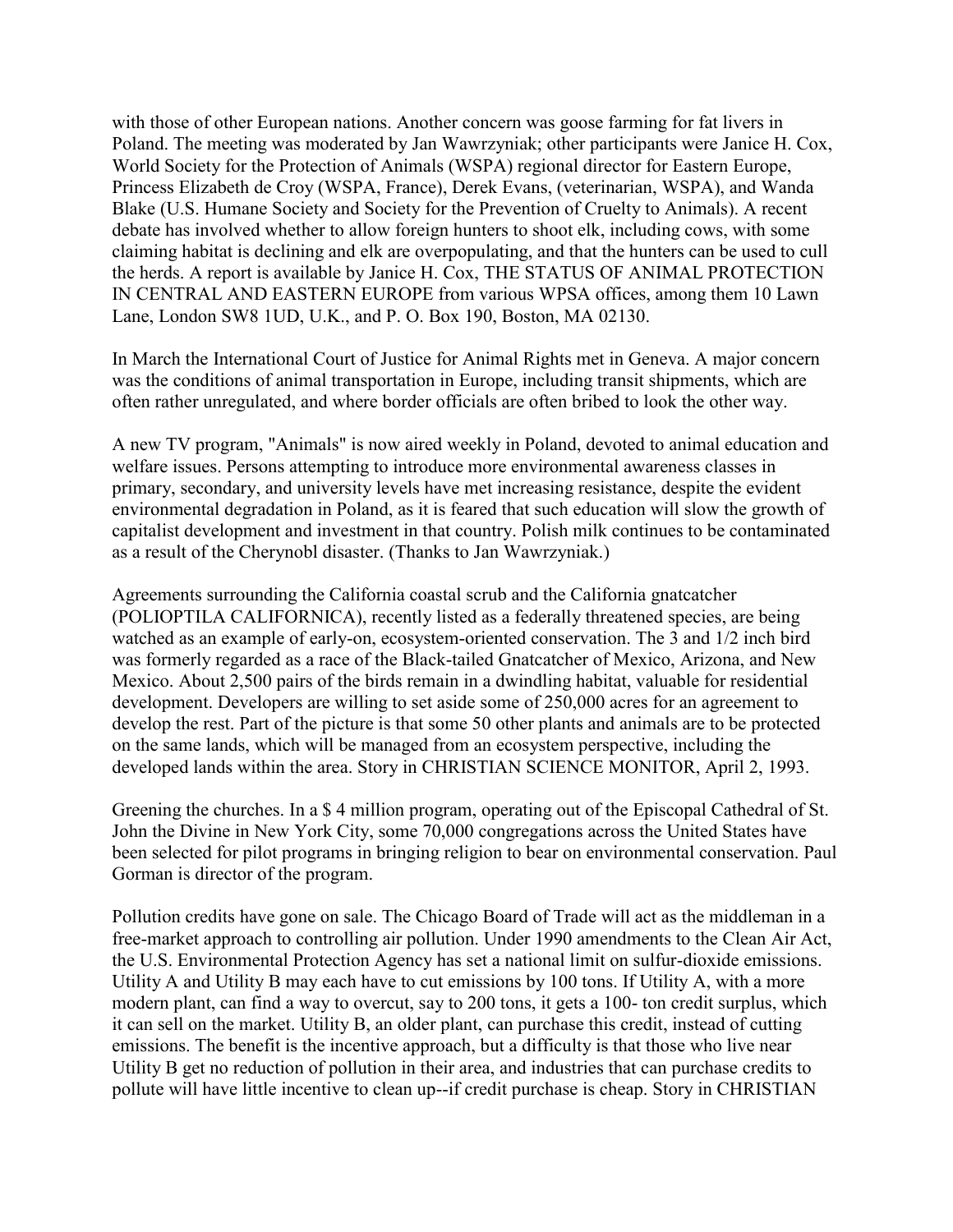#### SCIENCE MONITOR, March 25, 1993.

Thirty rivers totaling 1,193 miles were added to the U.S. Wild and Scenic Rivers System in 1992. Some especially notable segments, 129 miles of the Great Egg Harbor River in New Jersey, 55 miles of the Delaware and 20 miles for study of the New River. The Niobrara and Missouri River segments in Nebraska are victories for the interior West. Defeats include the Gunnison River in Colorado and the Lower Salmon in Idaho. The passage of the Grand Canyon Protection Act and the halting of the proposed Auburn Dam near Sacramento represent hard fought victories.

The U.S. National Academy of Sciences and the Royal Society of London issued an unusual joint statement on population growth and environmental degradation in 1992. The Royal Society has been traditionally shy of committing itself to anything other than technical judgments. The two academies argue that both developed and developing countries are escalating pressure on the environment. These changes may irreversibly damage the Earth's capacity to sustain life, and many species have already disappeared or are likely to do so. Biodiversity gets special attention in the statement. The "loss of biodiversity ... is irreversible ... and has serious consequences for the human prospect in the future." People should not expect too much from science. "It is not prudent to rely on science and technology alone to solve problems created by rapid population growth, wasteful resource consumption and harmful human practices." Story in NATURE, February 27, 1992.

World Scientists' Warning to Humanity. The Union of Concerned Scientists issued this warning in December of 1992, signed by a host of prominent scientists. "Human beings and the natural world are on a collision course. Human activities inflict harsh and often irreversible damage on the environment and on critical resources. If not checked, many of our current practices put at serious risk the future that we wish for a human society and the plant and animal kingdoms, and many so alter the living world that it will be unable to sustain life in the manner that we know. Fundamental changes are urgent if we are to avoid the collision our present course will bring about."

"We the undersigned, senior members of the world's scientific community, hereby warn all humanity of what lies ahead. A great change in our stewardship of the earth and the life on it is required, if vast human misery is to be avoided and our global home on this planet is not to be irretrievably mutilated." "A new ethic is required--a new attitude towards discharging our responsibility for caring for ourselves and for the earth. We must recognize the earth's limited capacity to provide for us. We must recognize its fragility. We must no longer allow it to be ravaged. This ethic must motivate a great movement, convincing reluctant leaders and reluctant governments and reluctant peoples themselves to effect the needed changes." Contact Union of Concerned Scientists, 26 Church St., Cambridge, MA 02238.

Legislation establishing the U. S. National Institutes for the Environment (NIE) may be introduced this spring. Study groups have been at work since Congress appropriated \$ 400,000 for the study in October 1990. Contact: David E. Blockstein, Executive Director, Committee for the National Institutes for the Environment, 730 11th St., N.W., Washington, DC 20001-4521. Phone 202/628-4303.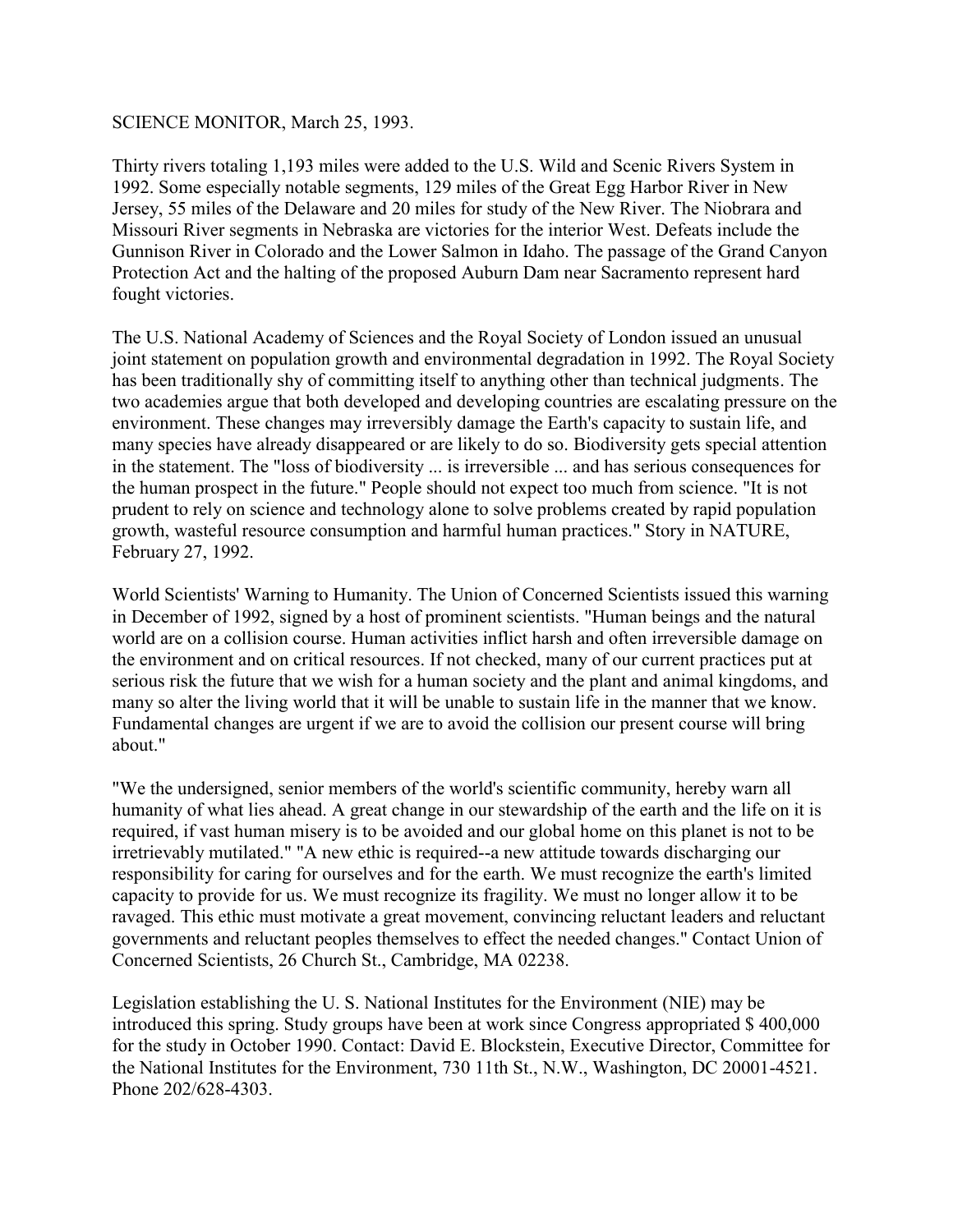## **Recent and Upcoming Events**

--April 17-18. "Human Rights, Ethics, and Justice," at Hagop Kevorkian Center for Near Eastern Studies, New York University. Various of the panels on rights involve rights to an environment with integrity, and one panel is devoted to "Ecology and the Politics of Indigenous Peoples." Laura Westra gives a paper, "Human Rights in the Third world and Global Sustainability." -- April 19-21. "Science and Religion Forum: Questions about Ecology." High Leigh Conference Centre, Hoddesdon, Herts., U.K. Contact: David A. Pailin, Faculty of Theology, University of Manchester, Manchester M13 9PL, U.K.

--April 20-22. "Restoring Diversity: Is Reintroduction an Option for Endangered Plants?" Center for Plant Conservation, Missouri Botanical Garden, P. O. Box 299, St. Louis, MO 63166. Contact Marie Bruegmann.

--April 23-24. "Environmental Apocalypse or the Renewal of Reverence: A Workshop for Reflective Action, at the Science Center of Harvard University." Sponsored by the Boston Theological Institute and the Harvard Divinity School. Phone 617/527-4880.

--April 29-May 2. Eastern Communication Association Convention at New Haven, CT. The theme is "Earthtalk: Saving our Planet and Our Selves Through Communication Empowerment." Contact Thomas L. Veenendall, Department of BSCDT, Montclair State College, Upper Montclair, NY 07043. Phone 201/893-5193.

--May 13-16. "Theological Education to Meet the Environmental Challenge: Toward Just and Sustainable Communities," at Stony Point, NY. Over one hundred theological educators gathering to address how theological education can help meet the environmental challenge. John B. Cobb, Jr., is the leadoff speaker. The conference is sponsored by the John D. and Catherine T. McArthur Foundation and the Center for Respect of Life and Environment. Contact Dieter Hessel, 2100 L Street, N.W., Washington, DC 20037. Phone 609/921-7942.

--May 17-21. National InterAgency Wilderness Conference, Tucson, AZ. Sponsored by the Bureau of Land Management, the Fish and Wildlife Service, the Forest Service, the National Park Service, and the Society of American Foresters. Banquet address by Ted Turner, founder of the CNN television network and active conservationist. Luncheon address by Dave Foreman. Dozens of papers by agency persons. Lots of preconference and postconference field trips, led by agency persons. Phone 800/722- 2500.

--May 20-21. Youth from 60 Nations Meet at University of Colorado, Boulder, for United Nations Environmental Program. For the first time the United Nations Environment Programme will stages its nine-year old Global Youth Forum outside of New York City, this time in Boulder. Over 2,000 youth are expected. Said to be the largest assembly of young environmentalists in the world.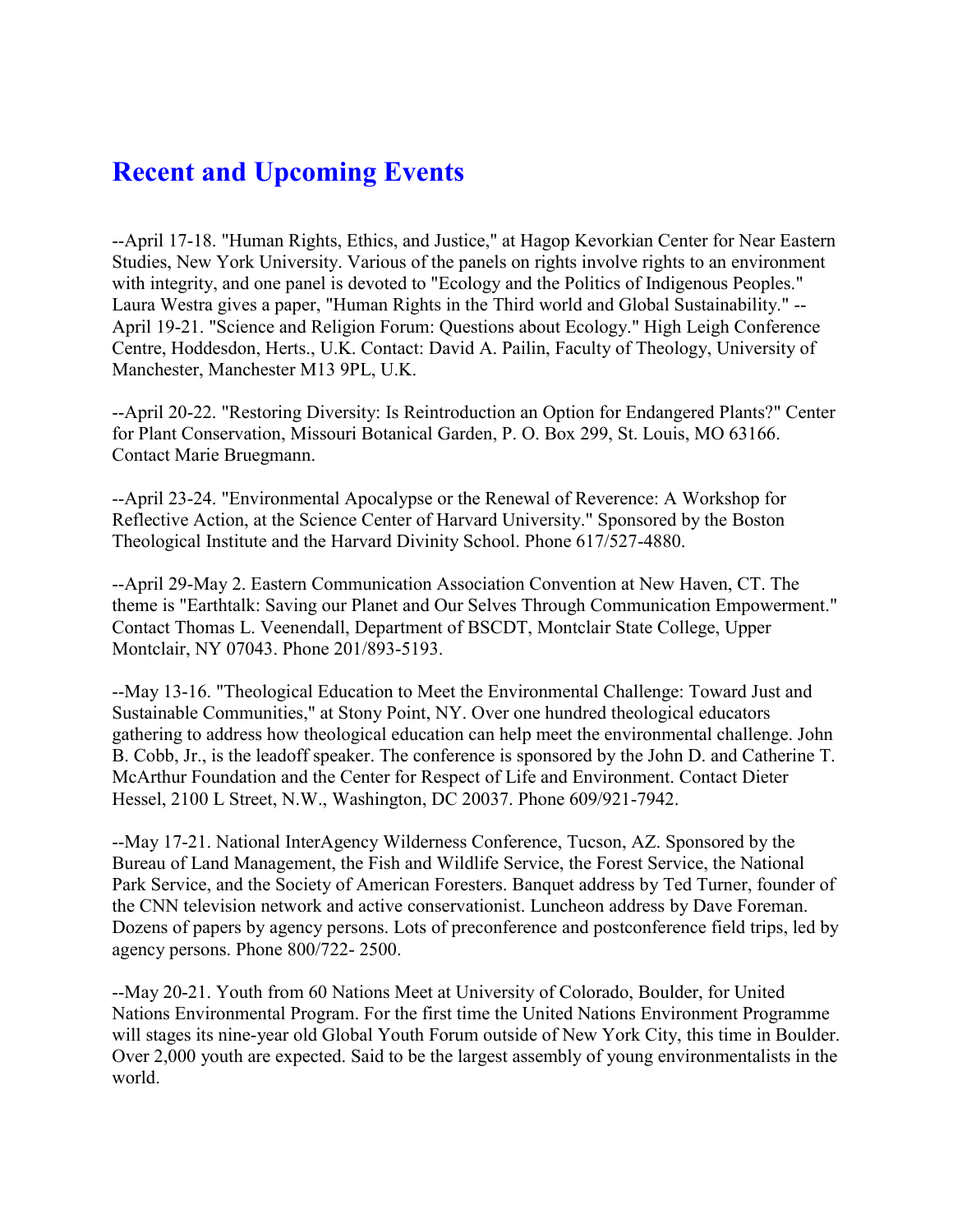--May 21-23. "Technology and Ecology," VII Biennial Congress of the Society for Philosophy and Technology, Valencia, Spain. Eric Katz is a speaker. Contact: Larry Hickman, Department of Philosophy, Texas A & M University, College Station, TX 77843- 4237.

--May 24-26. National Association of Environmental Professionals, Raleigh, NC, North Raleigh Hilton and Convention Center. Theme: "Current and Future Priorities for Environmental Management."

Contact: National Association of Environmental Professionals, 5165 MacArthur Boulevard, NW, Washington, DC 20016.

--May 28-29. "Cosmos and Creation: Science, Wisdom, and Beauty," at Loyola College, Baltimore, Maryland. Contact Frank McGuire, Loyola College, 4501 N. Charles St., Baltimore, MD 21210. Phone 410-617/2261.

--June 7-11, "Ecology and Ethics," at Graduate Theological Union, Berkeley, CA, short course, led by Larry Rasmussen. Contact GTU Cooperative Summer, 1798 Scenic Ave., Berkeley, CA 94709. Phone 800/999-0528 or 510/848-0528. See also Reuther, "Ecofeminist Theology," July 12-16 below.

--June 7-July 16. The American West: Environment and History, 1993 National Endowment for the Humanities, Summer Seminar for College Teachers. Donald Worster, Director, University of Kansas, Lawrence. Full participation is limited to twelve participants, already chosen. For papers and related activities contact Donald Worster, The American West Seminar, Hall Center for Humanities, 211 Watkins Home, The University of Kansas, Lawrence, KS 66046- 2967.

--June 9-14. Society for Conservation Biology, meeting at Arizona State University, Tempe. Details on ISEE session, see earlier.

--June 10-July 10. "Environmental Ethics and the Greater Yellowstone." A study course, with University of Wyoming credit available, that uses the Greater Yellowstone area to explore environmental ethics. Many field trips into the park and six national forests. Limited to nine participants. \$ 995. Nancy Shea is in charge; she has a Ph.D. in philosophy as well as an M.S. and B.S. in biology. She is Director of Education at the Teton Science School, an environmental education center in Jackson Hole since 1967. Teton Science School, Box 68, Kelly, WY 83011. Phone 307/733-4765.

--June 14-20, UN General Assembly, Commission on Sustainable Development, meets for its first substantive session in New York. An organizational meeting was held in February. This Commission is being formally established by the Economic and Social Council of the United Nations. The International Society of Environmental Ethics has Roster Status and appointed delegates of the society are eligible to take part in the work of the Commission. Contact: United Nations Secretariat, ECOSOC/NGO Unit, Room DC-2 2340, New York, NY 10017. Is any ISEE member interested in going? --June 20-26. Sixth Annual Wildbranch Workshop in Outdoor, Natural History, and Environmental Writing. Sterling College, Craftsbury Common, Vermont. For those who want to improve and market their environmental writing. Contact David Brown, Director, Sterling College, Craftsbury Common, VT 05827.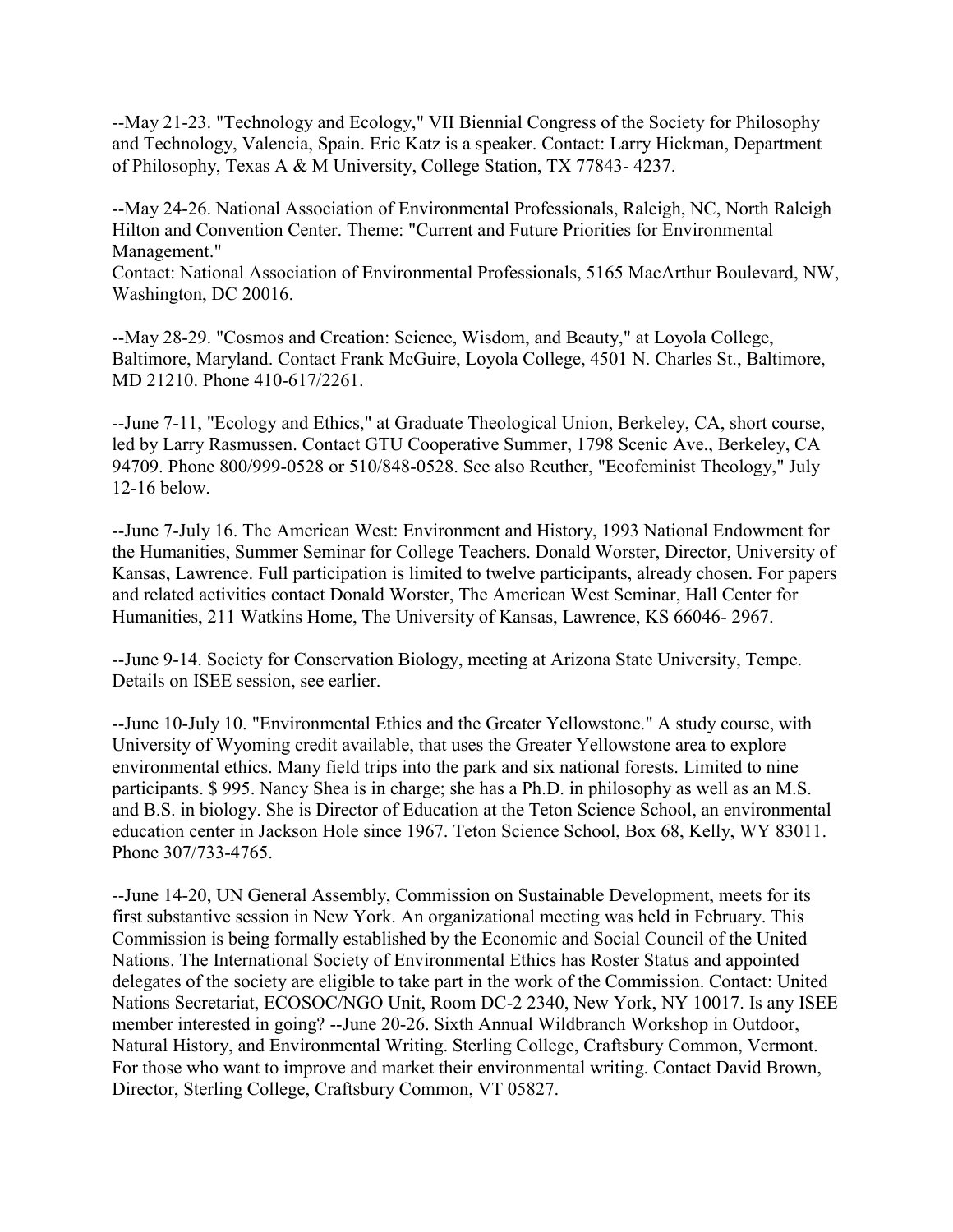--June 26-27. Environmental Ethics at Aspen, Colorado. Two-day course led by Dale Jamieson (Philosophy, University of Colorado) at the Aspen Center for Environmental Studies. P. O. Box 8777, Aspen, CO 81612-8777. Phone 303/925-5756.

--June 27-July 3. VII Pacific Science Inter-Congress, in Okinawa, Japan. Main themes are speciation, dispersal, and conservation of species in the Pacific and appropriate technologies and policies for the development and conservation of natural environments in the Pacific. Contact Pacific Science Association, P. O. Box 17801, Honolulu, HI 96817.

--July 7-24, North American Conference on Christianity and Ecology, Second Touring Ecological Conference, Russia. Contact NACCEE, Box 14305, San Francisco, CA 94114.

--July 9-11, Ecotheology and Religious Education Workshop, Denton, TX. Sponsored by the journal ENVIRONMENTAL ETHICS and the Center for Environmental Philosophy at the University of North Texas. Speakers are Susan Power Bratton, James A. Nash, Max Oelschlaeger, Eugene C. Hargrove, and George A. James. Religious professionals and college and seminary faculty are the intended participants. Contact Eugene C. Hargrove, Department of Philosophy, University of North Texas, P. O. Box 13496, Denton, TX 76303-3496. Phone 817/565-2727.

--July 12-16. "Ecofeminist Theology," a Graduate Theological Union, Berkeley, CA, short course, led by Rosemary Reuther. Contact GTU Cooperative Summer, 1798 Scenic Ave., Berkeley, CA 94709. Phone 800/999-0528 or 510/848-0528. See also June 7-11, "Ecology and Ethics," above.

--July 19-26. "The Ecological Crisis: Rights, Obligations and Opportunities." At Ghost Ranch, a Presbyterian Conference Ground, Abiquiu, New Mexico. Symposium led by Joan Martin-Brown, United Nations Environment Programme, Washington; Wes Granberg Michaelson, coordinator of the World Council of Churches involvement in the 1992 UN Earth Summit; and William Somplatsky- Jarman, associate for environmental justice, Presbyterian Church (U.S.A.). Contact Ghost Ranch, HC 77, Box 11, Abiquiu, NM 87510- 9601. Phone 505/685-4333.

--July 20-22. Royal Institute of Philosophy Conference, Philosophy and the Natural Environment, Cardiff, Wales. See details earlier.

--July 9-11. Ecotheology and Religious Education, Denton, TX, sponsored by the Center for Environmental Philosophy. Details earlier.

--July 29-August 1. "A New Generation for Animal Rights." Conference at Rutgers University, New Brunswick Campus, New Brunswick, NJ. Numerous speakers, including Tom Regan. Numerous workshops. With a particular interest in creating a national student organization for animal rights, and a special appeal to students and teachers. Contact Lisa Finlay, A New Generation for Animal Rights, 209 N. Graham Street, Chapel Hill, NC 27516. Phone 919/942- 6909. Fax 9191/942-3875.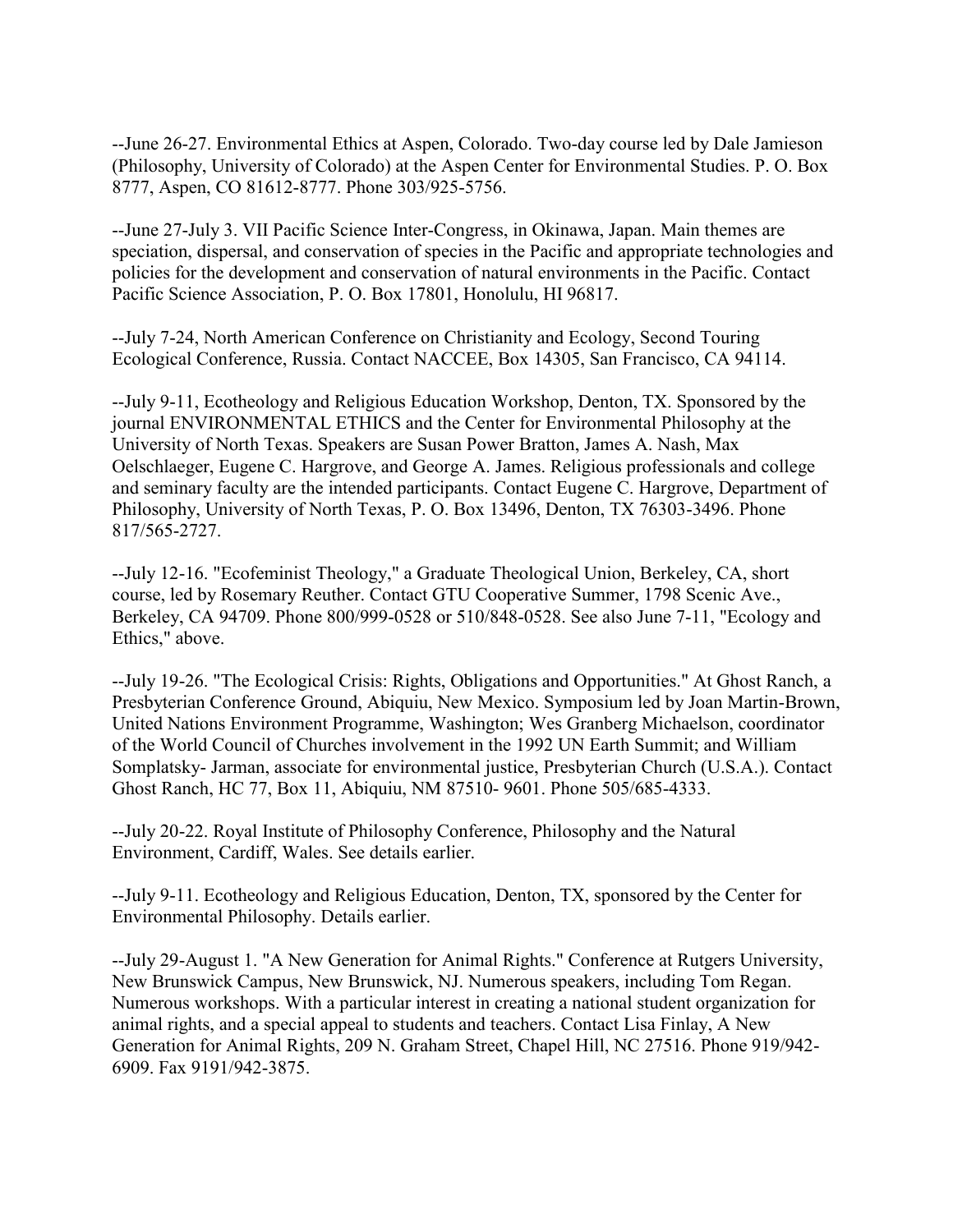--August 1-14. Applied Deep Ecology, Philo, California. 2 week summer school course, in association with the Sierra Institute and the California Institute of Integral Studies. Faculty include Bill Devall, Susan Griffin, Ed Grumbine, David Abram, Alan Drengson, Bill Moyer and others. The location is a retreat center two and a half hours north of San Francisco. Cabins and camping are available. Contact: Institute for Deep Ecology Education (IDEE), Box 2290, Boulder, CO 80306. Phone 303/939-8398.

--August 12-18. The Community, The Family, and Culture, Conference of the Institute for Advanced Philosophic Research, Estes Park, Colorado. With papers on environmental issues. Contact Dr. Nancy E. Snow, Program Chair, Marquette University, Department of Philosophy, 132 Coughlin Hall, Milwaukee, WI 53233. Phone 414/288-3670.

--August 17-20. Tenth International Social Philosophy Conference, University of Helsinki, preceding the World Congress of Philosophy in Moscow. Several papers deal with environmental issues.

--August 20-26. Ecology and Ethics Symposium. Papers invited. Send inquiry and proposal to Rev. Nigel Cooper, 40 Church Road, Rivenhall, Witham, Essex CM8 3PQ, U.K.

--August 22-28. 19th World Congress of Philosophy, Moscow. With two ISEE Sessions. See details earlier.

--August 24-26. Creating a Forestry for the 21st Century: An Interdisciplinary Symposium, Portland Oregon. A conference on the wave of change sweeping over forestry. Numerous sponsoring institution, including Oregon State University, University of Washington, the U.S. Forest Service New Perspectives in Forestry Programme, and others. Contact: Washington State University Conferences and Seminars, 7612 Pioneer Way East, Puyallup, WA 98371. Phone 206/840-4575.

--September 24-October 1. 5th World Wilderness Congress, in Norway, with ISEE session on philosophy, wild nature, and sustainable human life. See call for papers by David Rothenberg, above.

--November 5-7, Regional Development in the 21st Century: Think Globally, Act Locally," Naha, Okinawa. Sponsored by the East-West Center, Honolulu, at the University of Hawaii. Contact EWCA Alumni Office, 1777 East-West Road, Honolulu, HI 96948.

--November 10-13. The Environmental Management of Enclosed Coastal Seas, Baltimore, MD, sponsored by the State of Maryland. Other sponsors include the EPA, NOAA, the National Academy of Sciences, as well as international groups. One associated group is the University of Maryland, through the Institute for Philosophy and Public Policy. Such coastal seas include the Chesapeake Bay, the Inland Seto Sea of Japan, the Mediterranean, the Baltic, the Red Sea, the North Sea, and the Caribbean. Papers are invited. A previous conference was held in Japan in 1990. Contact EMECS Secretariat, Coastal and Environmental Policy Program, The University of Maryland, Box 775, Cambridge, MD 21613. Phone 410/974-5047.